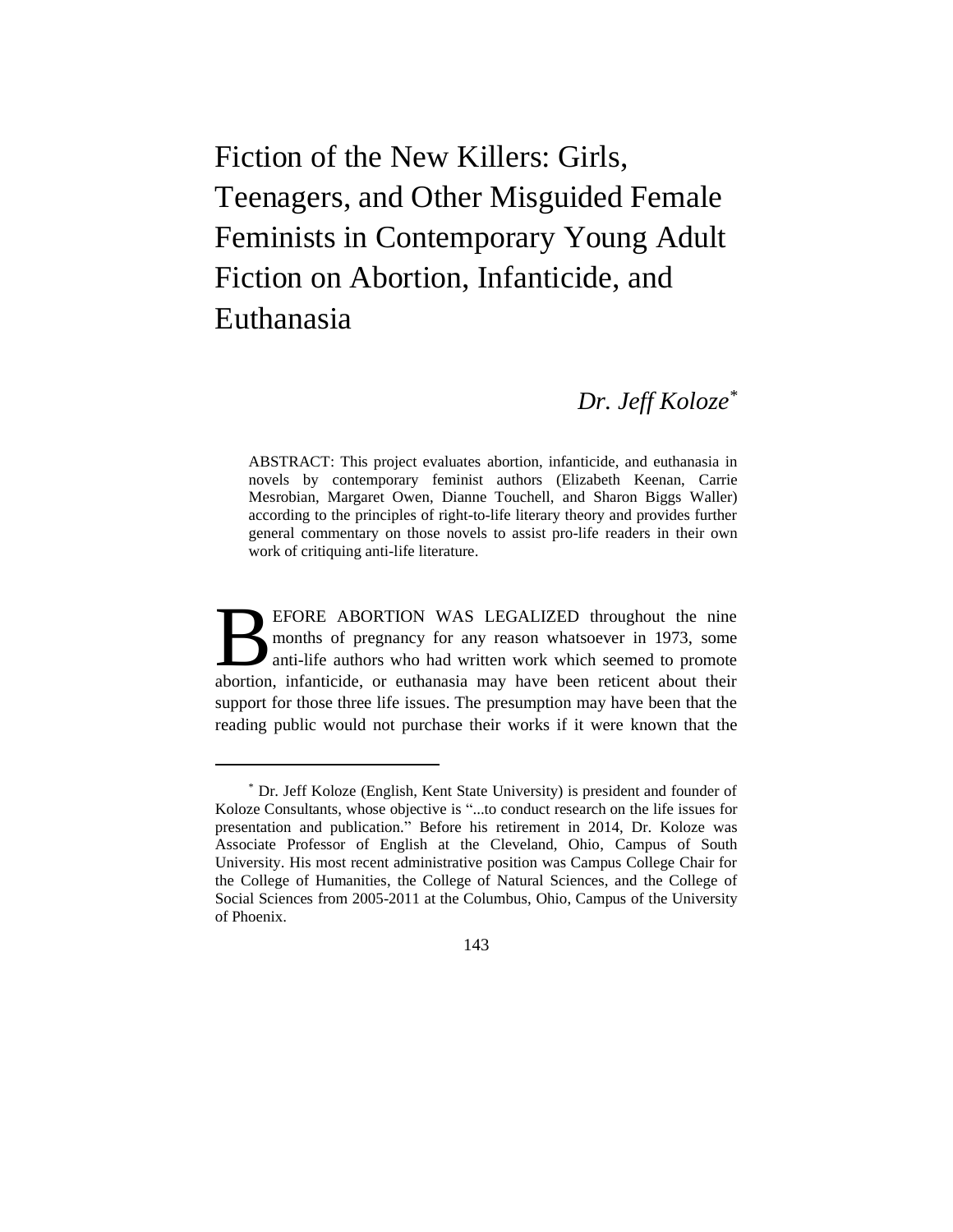author supports a practice, such as abortion, which harms mothers, kills unborn babies, and alienates fathers; or infanticide, which kills handicapped newborns; or euthanasia, which kills the elderly or the medically vulnerable.

In contrast, other authors have openly voiced their support for the abortion movement and, particularly, their support for the largest provider of abortions, Planned Parenthood. One thinks, for example, of John Irving, author of *The Cider House Rules*, whose support for the abortion business galvanized both anti- and pro-life movements to the point that buying the book or patronizing the film indicated the strengths and, more importantly, purchasing power of activists in both movements.<sup>1</sup>

Contemporary authors continue to support abortion groups (activist non-profits like NARAL) and organizations that are more accurately designated as businesses by the international pro-life community (for example, Planned Parenthood), but there is a noticeable difference separating current authors from their pre-*Roe* counterparts. Contemporary authors in the second decade of the twenty-first century are not only more explicit in their support of abortion organizations and businesses, but also activist in encouraging their readers to work with those abortion groups for the express purpose of defeating pro-life initiatives and life-affirming laws and stifling pro-life free speech rights. Moreover, contemporary anti-life authors increasingly advocate support for the remaining two life issues, infanticide and euthanasia.

The positions of the authors studied here on the life issues are not easy to locate; trying to determine their positions on the life issues involves a torturous hunt from one website to another, or from one tweet to a retweet,

<sup>&</sup>lt;sup>1</sup> In "My Dinner at the White House," Irving admits that he "gave a rousing speech in favor of abortion rights, and lambasting [President] George Bush—from an exclusively Planned Parenthood perspective, mind you." John Irving, *Trying to Save Piggy Sneed*. (Arcade, 1996, p. 166).

I have argued in "Cinematic Treatment of Abortion: *Alfie* (1965) and *The Cider House Rules* (1999)" that, although *The Cider House Rules* is an abortion novel whose ideological message is that that life-denying practice must remain legal, both the novel and film can be used as evidence affirming the pro-life principle that abortion destroys lives more than it liberates women.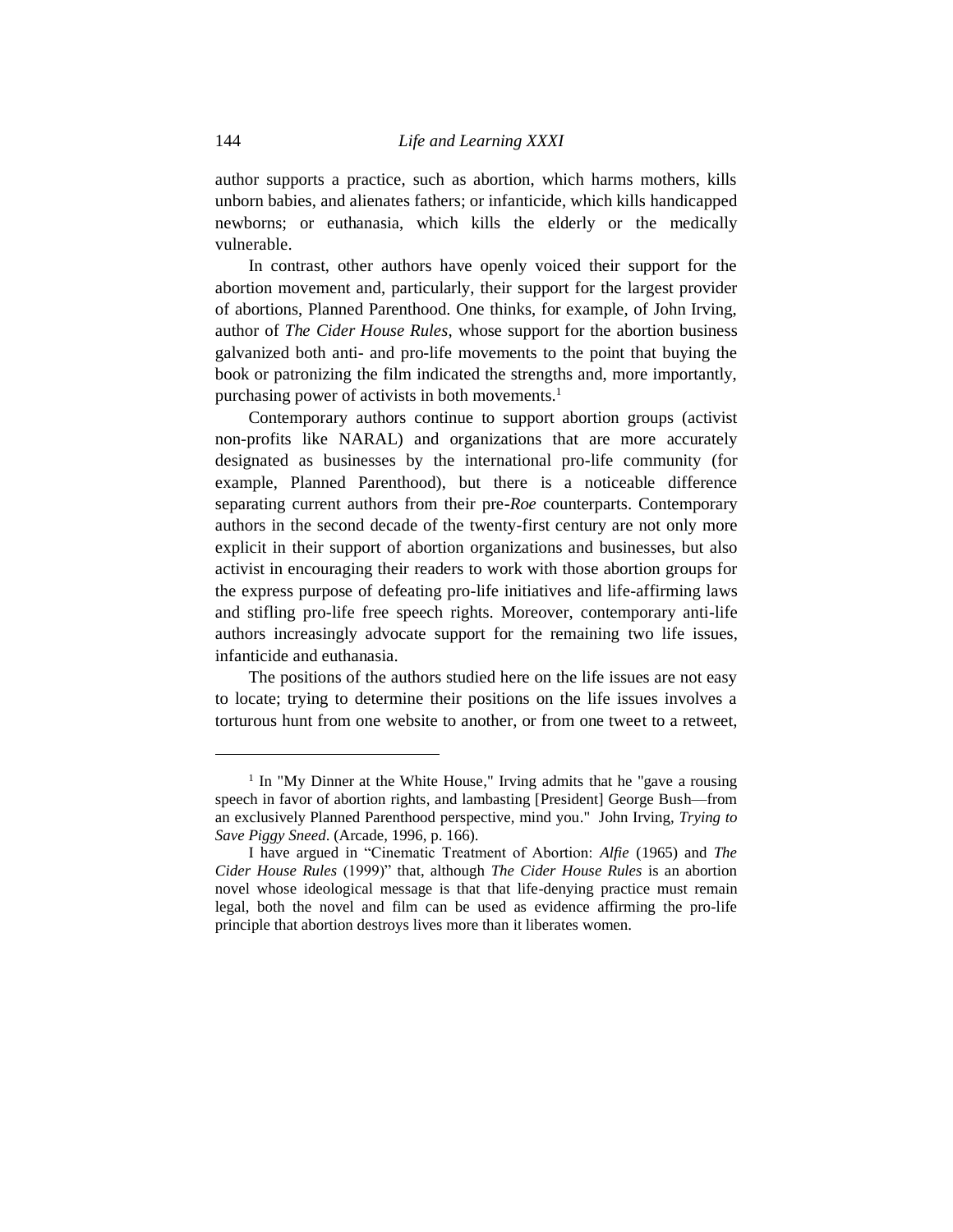or from emails to the author, all of which remain unanswered. Since this is not a biographical study of the authors themselves but a literary analysis of their works, ascertaining whether the authors support the three types of killing known as abortion, infanticide, or euthanasia may be unnecessary. It must be relegated to future research to determine the extent to which these authors are able to separate their personal biases against human life from writing fiction which merely uses the life issues as subject matter.

Often, however, the novels themselves will have concluding endnotes, essays, or, as in the case of Keenan's *Rebel Girls*, an "Historical Note" which declare the authors' anti-life beliefs.<sup>2</sup> For example, while Keenan's claim that she chose Baton Rouge in 1992 as the setting for her novel because "I wanted a setting parallel to today's politics—something close, but not identical, to today" seems innocuous and merely an effort to attain historical credibility, her declaration two pages later that "Like Athena [her protagonist], I went to a Catholic high school, and was pretty much the only pro-choice student in the school" makes her pro-abortion position clear.<sup>3</sup> Similarly, Sharon Biggs Waller confesses in the "Author's Note" in her *Girls on the Verge* that, although she "still feel[s] a small bite of shame" after her abortion, "It follows me to Planned Parenthood, where I work as a volunteer escort."<sup>4</sup>

Whether the authors' explicit positions on the life issues can be ascertained or not, this study examines five recent novels (all written within the past six years) on the life issues by emerging feminist writers: Elizabeth Keenan's abortion novel *Rebel Girls*; Carrie Mesrobian's abortion novel The Whitsun Daughters<sup>5</sup>; Margaret Owen's euthanasia novel *The Merciful* Crow<sup>6</sup>; Dianne Touchell's infanticide novel *A Small Madness<sup>7</sup>*; and Sharon Biggs Waller's abortion novel *Girls on the Verge*. All of these items are catalogued for the children's and young adult reading audience.

<sup>2</sup> Elizabeth Keenan, *Rebel Girls* (New York: Inkyard Press, 2019), pp. 415- 22.

<sup>3</sup> Keenan, p. 415, 417.

<sup>4</sup> Sharon Biggs Waller, *Girls on the Verge* (New York: Henry Holt, 2019), p. 223.

<sup>5</sup> Carrie Mesrobian, *The Whitsun Daughters* (New York: E.P. Dutton, 2020).

<sup>6</sup> Margaret Owen, *The Merciful Crow* (New York: Henry Holt, 2019).

<sup>7</sup> Dianne Touchell, *A Small Madness* (Toronto: Groundwood Books, 2015).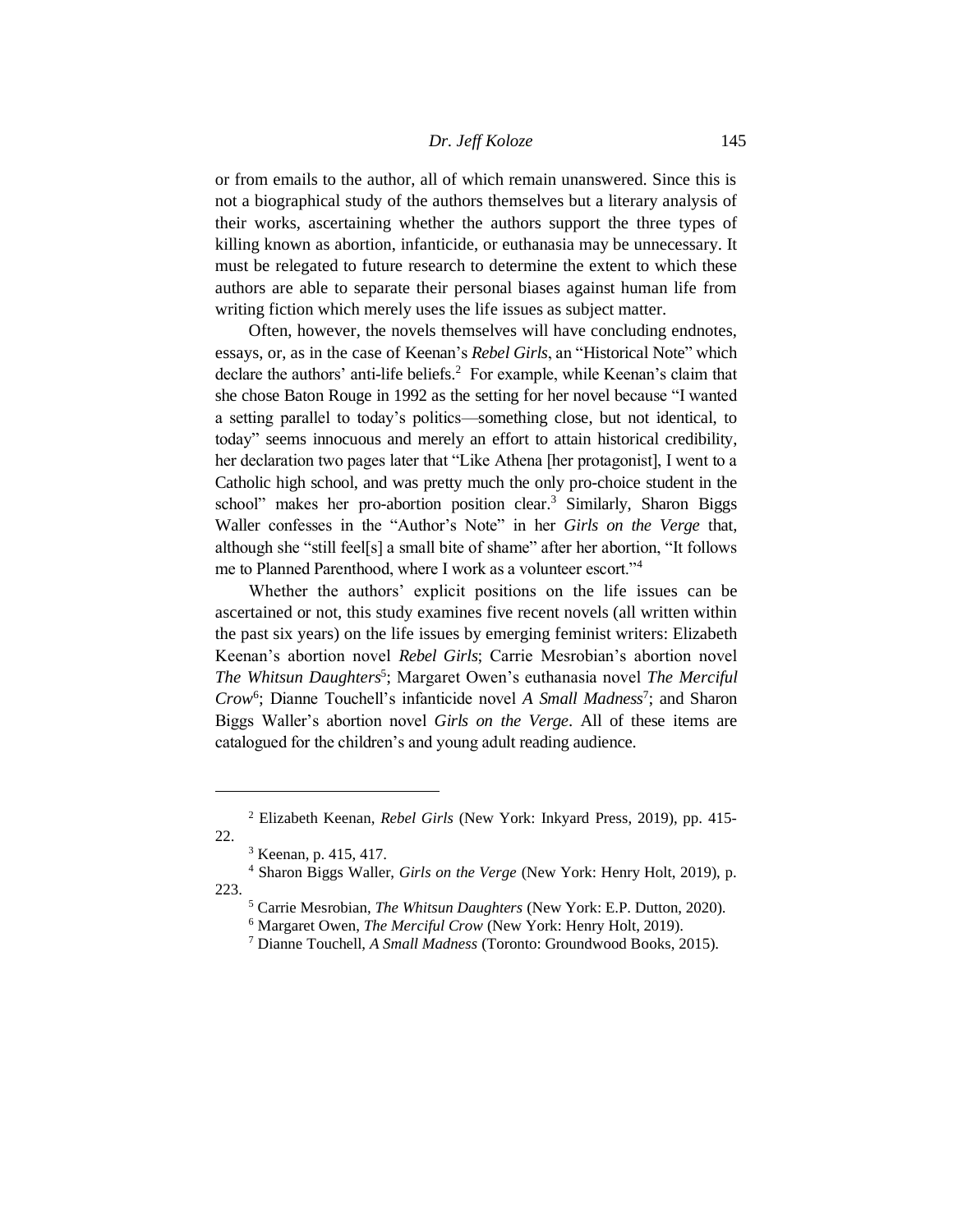## *I. Popular Criticism of the Novels*

Although scholarly criticism is virtually nonexistent, reviews of the novels are provided in the customary periodicals for librarians working with the children's or young adult demographic, such as *Booklist*, *Kirkus Reviews*, and *School Library Journal*. These reviews, which are available on databases such as Academic Search Premier, show that the reviewers may be more concerned about the political correctness of the novels and whether they meet anti-life feminist or LGBTQ standards rather than whether the novels constitute literature which exemplifies the traditional transcendentals of the true, the beautiful, and the good. Since scholarly review of these five titles is rare, this study hopes to fill the gap necessary for evaluation of novels which, while they may not be well written, are popular. $8$  The following collates the reviews of the five novels according to their years of publication.

### *A. Dianne Touchell's A Small Madness*

Critics of Touchell's *A Small Madness* seem to have more problems with the author's writing style than the issue of abortion. For example, Briana Shemroske's evaluation of the novel soars rhetorically, but misses the essential fact that the novel concerns the abortion of a human being:

Taut family dynamics, crippled relationships, and oppressive insecurities are depicted with painfully palpable candor. Rife with secrets and impossible burdens, this is a striking story about the mistakes we make, the stigmas we face, and the intangible redemption that comes with honesty. Tender, terse, and utterly unforgettable.<sup>9</sup>

In contrast, Elizabeth Saxton avoids the usual paltry criticism of young adult novels by excoriating Touchell's style and avoidance (or inability) to write about the life-destroying practices of abortion and infanticide, resulting in the final "verdict" which is the customary ending for any novel reviewed in *School Library Journal*:

<sup>8</sup> As of July 2021, all five novels are held by 2,008 library systems, with Owen's *The Merciful Crow* having the highest count of 754 libraries. Amazon's Best Sellers Rank ranges from the low of Touchell's *A Small Madness* (3,528,291) to the high of Owen's *The Merciful Crow* (54,049).

<sup>9</sup> Briana Shemroske, *Booklist*, vol. 112, no. 19/20, 1 June 2016, p. 106.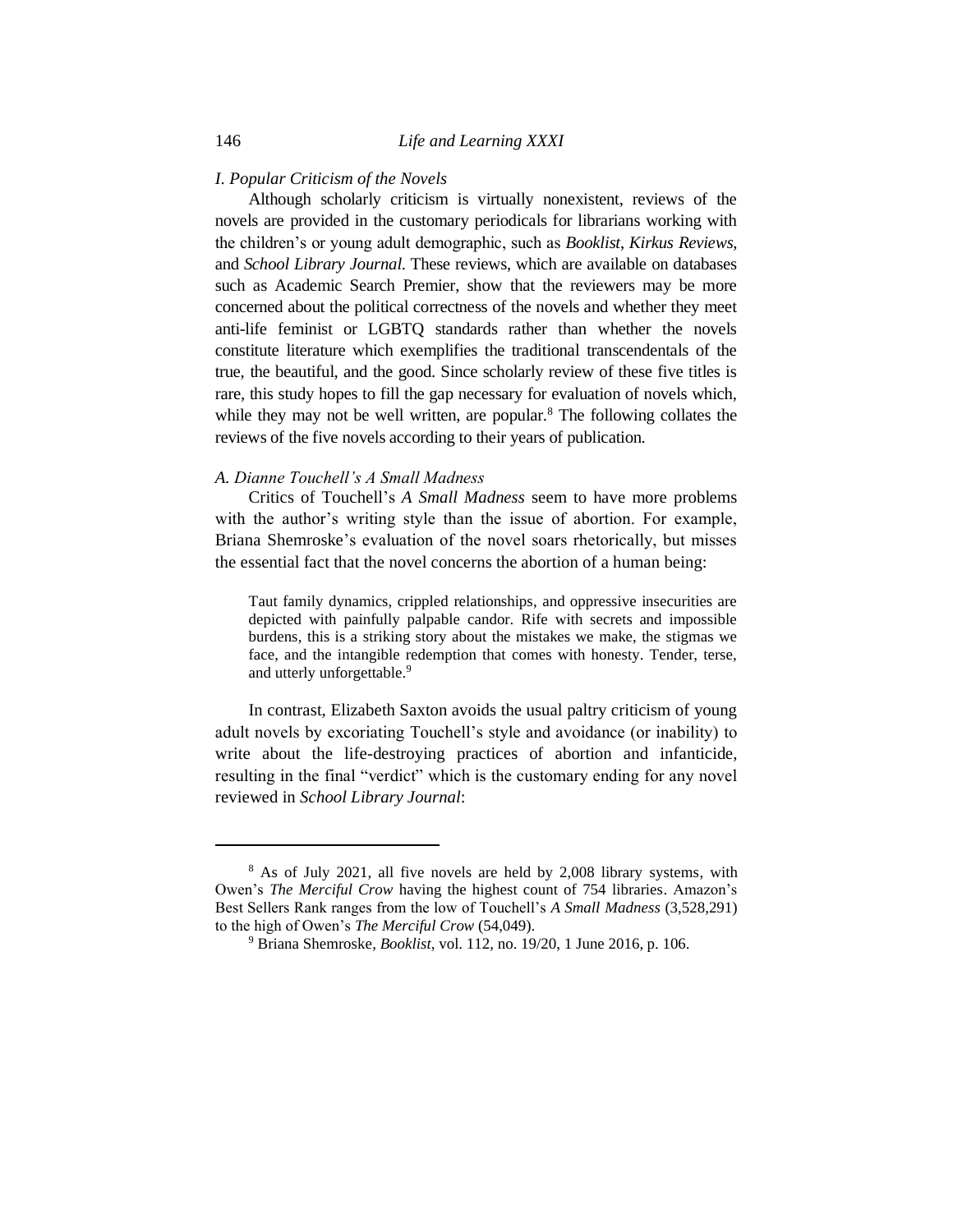Unfortunately, an interesting story is overtaken by shallow characterization, teen voices that do not ring true, and needless and sometimes digressive point-of-view changes. Readers know only token things about the protagonists beyond the pregnancy, to the point where it is unclear whether Rose has an intellectual disability or is simply an unbelievably naive 17-yearold. This work reads like a dated Beatrice Sparks–style cautionary tale where teen sex has the worst consequences imaginable, and no male character misses a chance to label a girl a slut. Despite a frustrating lack of detail at the book's crucial moment, the omniscient narrator's description is frequently substituted for elements that should be shown through characters' actions. VERDICT Not recommended, because of poor narrative style and stock characterizations. 10

A *Kirkus Reviews* analysis supports the problem in writing style that Saxton suggests:

Part cautionary tale, part exploration of the madness bred by desperation, this is a difficult but powerful narrative inspired by a true story. Although it ends in frustrating ambiguity, the story is riveting enough to read in one sitting.

Told with compassion and empathy, a conversation-starting look at the dangers of keeping a pregnancy secret.<sup>11</sup>

## *B. Elizabeth Keenan's Rebel Girls*

Keenan's *Rebel Girls* has received little scholarly attention since its publication in 2019. *Kirkus Reviews* offers a flaccid evaluation of the novel:

Beyond the abortion debate, this provides a necessary focus on the importance of young women supporting one another across differences. Echoing the punk-rock feminist movement of the early '90s, debut author Keenan creates a timely narrative that will challenge teens to reflect on their personal values and engage in respectful discourse. 12

Alex Graves' brief critique of the novel in *School Library Journal* is much more trenchant:

<sup>10</sup> Elizabeth Saxton, Review of *A Small Madness*, *School Library Journal*, vol. 62, no. 5, May 2016, p. 122.

<sup>11</sup> *A Small Madness* [book review], *Kirkus Reviews*, vol. 84, no. 7, 1 April 2016, p. 107.

<sup>12</sup> *Rebel Girls* [book review], *Kirkus Reviews*, vol. 87, no. 15, 1 August 2019.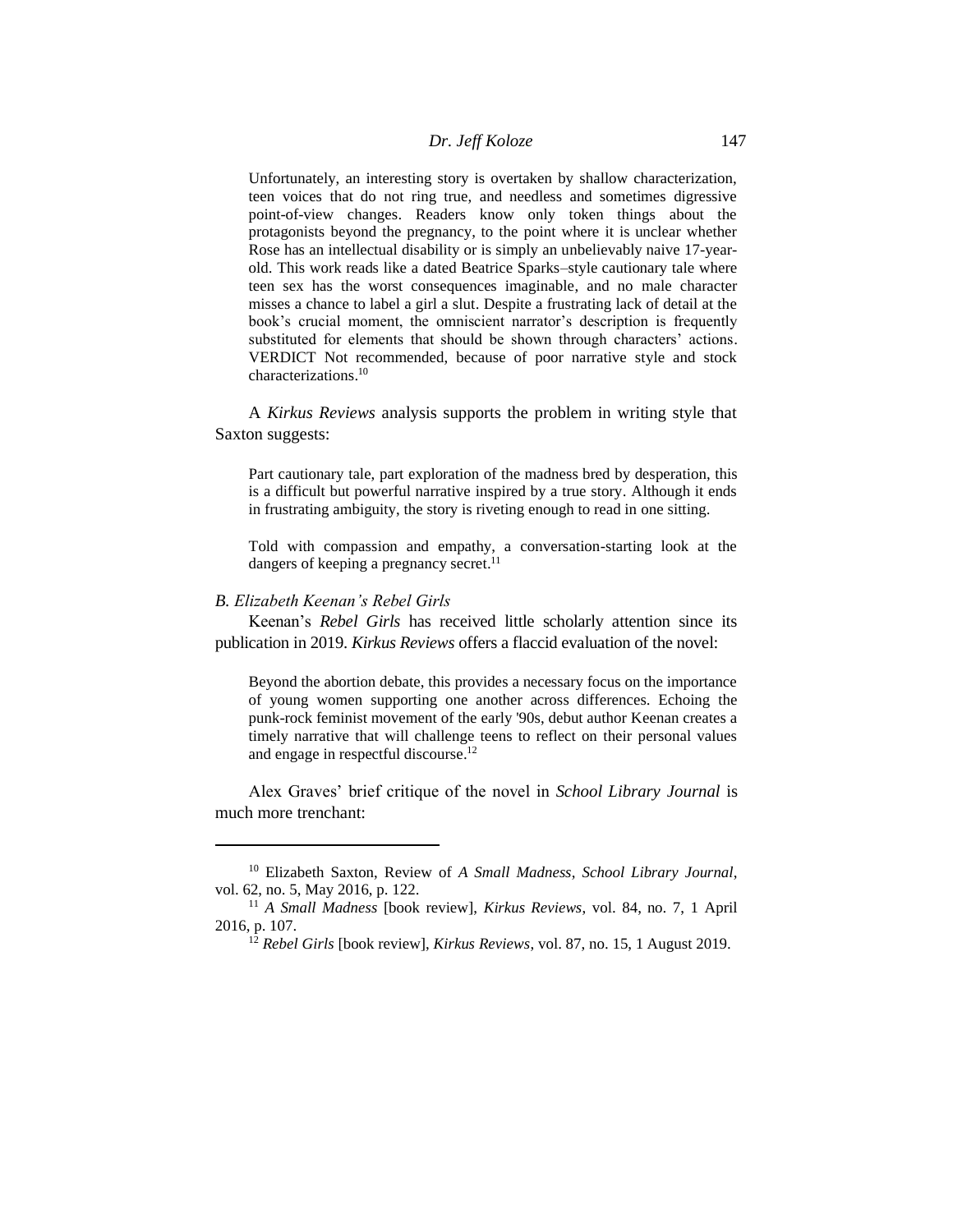Stock characters fill most roles, all of whom start and end this politically charged story with the same viewpoints. Athena handles her relationships with sufficient complexity, but politically she just says the term "riot grrrl" a lot, rather than exemplifying, or even struggling with, its principles. Though she asks "What would Kathleen Hanna do?" her answers are often superficial.<sup>13</sup>

## *C. Margaret Owen's The Merciful Crow*

Owen's *The Merciful Crow* has received more critical attention, although that attention often scrupulously avoids the right-to-life issue of euthanasia by using the euphemism "showing mercy," as is the case with Erin Downey, who writes that the main character's "small band of Crows are tasked with visiting stricken households, disposing of the dead victims, and showing mercy to those near their end."<sup>14</sup> An even more egregious deflection from the euthanasia intent of the novel is Downey's emphasis of LGBTQ elements in the work:

One especially nice touch is the baseline assumption that queer characters are so normal in this world as to be a nonissue—one background character, for example, uses they/them pronouns with no fanfare or explanation. Many readers wouldn't notice this detail, but queer readers and their allies likely will appreciate it.<sup>15</sup>

While a *Publisher's Weekly* review also comments on the LGBTQ element, saying the novel is "filled with diverse characters with fluid sexualities and identities," it comes closer to the subject matter of euthanasia, although using a euphemism and misleading language usually associated with euthanasia: the Crows "alone can safely dispose of plague victims and grant mercy killings to them when appropriate," a review which leaves the reader further wondering what conditions would satisfy the nebulous "when appropriate" language.<sup>16</sup>

<sup>13</sup> Alex Graves, [Review of *Rebel Girls*], *School Library Journal*, vol. 65, no. 8, Sept. 2019, p. 123.

<sup>14</sup> Erin Downey, [Review of *The Merciful Crow*], *School Library Journal*, vol. 65, no 6, July 2019, p. 52.

<sup>15</sup> Downey, pp. 52-3.

<sup>16</sup> *The Merciful Crow* [book review], *Publishers Weekly*, vol. 266, no. 21, 27 May 2019, p. 94.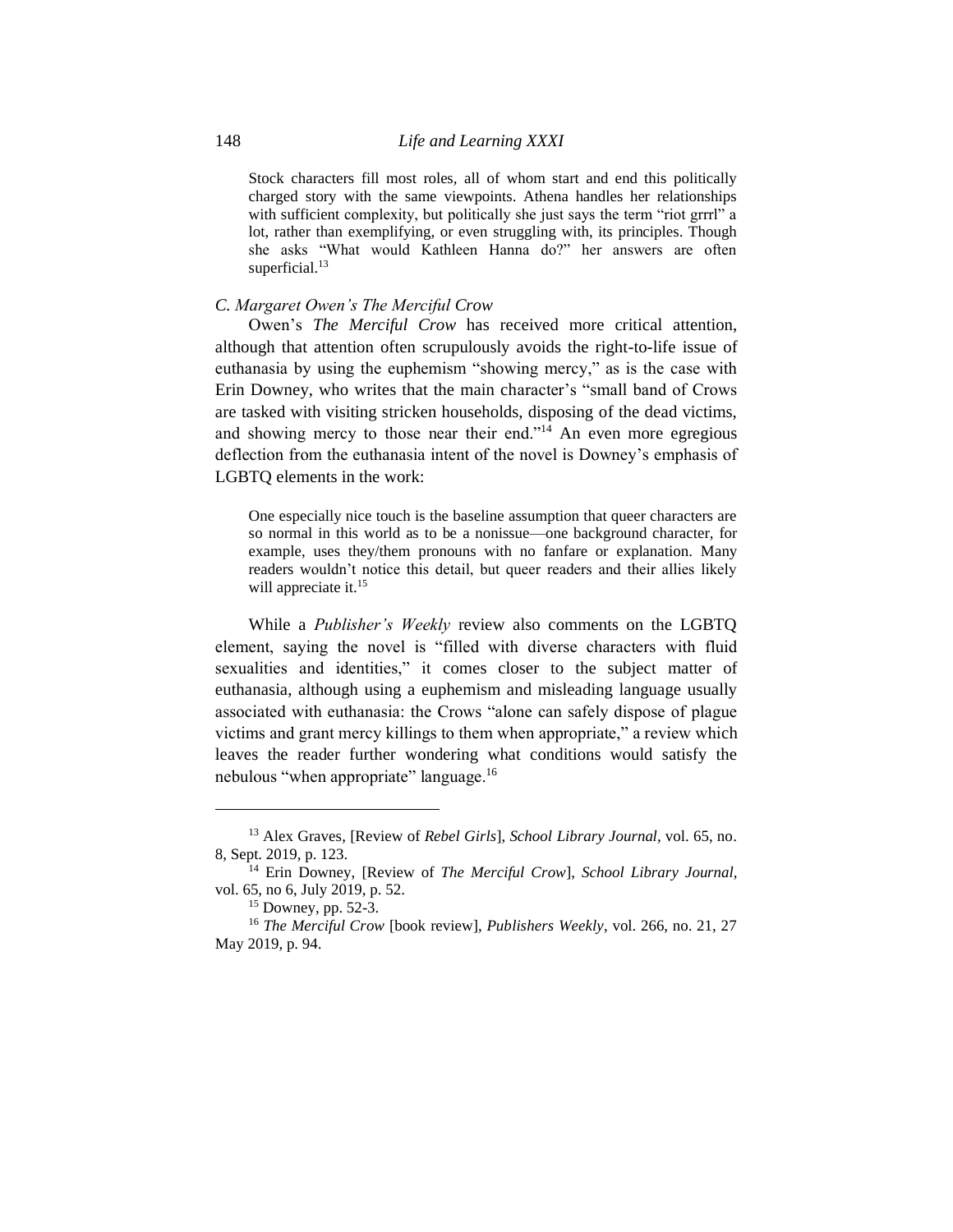Similarly, a *Kirkus Reviews* summary of the novel highlights what it considers positive aspects of the work and the politically correct axioms of the LGBTQ agenda, but omits the negative subject of euthanasia:

Debut author Owen offers well-balanced worldbuilding and a propulsive plot and excels at tender, intimate moments and complicated, realistic romantic and familial relationships. Lacking an overt historical or geographic parallel, the tale instead features a cast spectacularly diverse in class, gender, sexual orientation, and race…. Rich, harrowing, and unafraid to tackle discrimination …. 17

M. J. Franklin uses the common euphemism for euthanasia in a *New York Times Book Review* critique, but having the phrase in the title of the review clearly identifies for the reader that the subject matter is not "fluid sexualities" or "worldbuilding": "A teenage mercy killer is out to restore the rightful prince of her plague-ravaged land in this thriller."<sup>18</sup>

## *D. Sharon Biggs Waller's Girls on the Verge*

Criticism of Waller's *Girls on the Verge* shares some of the attributes of the feeble reviews already mentioned, but, since the novel responds to anti-life Texas Democrat Wendy Davis, who opposes Texas' pro-life laws, the political tone of the pro-abortion movement becomes evident in many of the reviews. The earliest, from *Kirkus Reviews*, sounds as though it was written as a public relations piece for a pro-abortion organization:

While readers will come to care about the characters and their relationships to some degree, the important informational content takes precedence overall. Meant to "sound an alarm," Waller's . . . book is highly informative, filled with frank, detailed descriptions of our nation's restrictions on reproductive health as well as the emotional and physical experiences of abortion.

<sup>17</sup> *The Merciful Crow* [book review], *Kirkus Reviews*, vol. 87, no. 11, 1 June 2019.

<sup>&</sup>lt;sup>18</sup> M. J. Franklin, "A Teenage Mercy Killer Is out to Restore the Rightful Prince of Her Plague-Ravaged Land in This Thriller," *New York Times Book Review*, 25 August 2019, p. 22.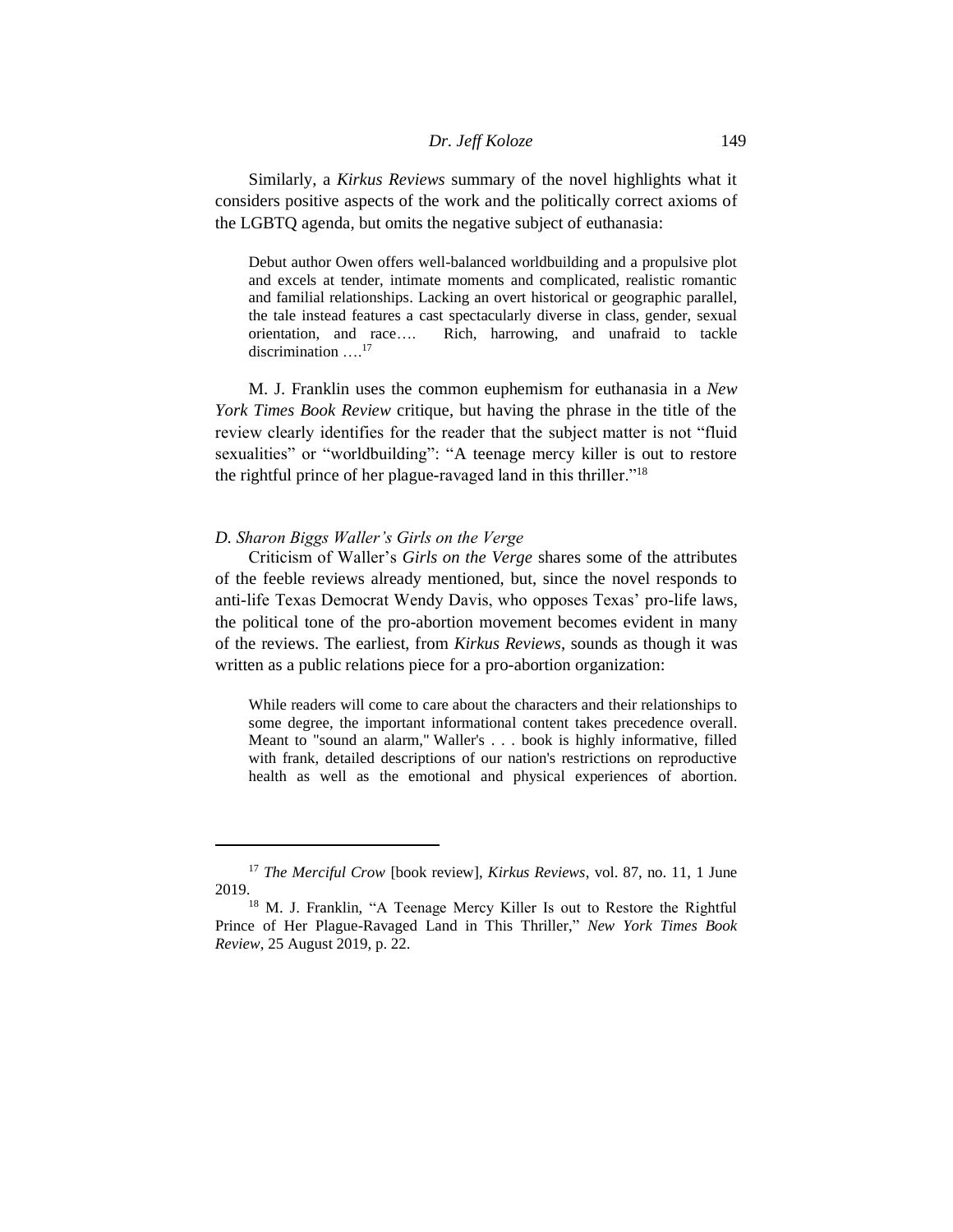A *Forever*-esque story for reproductive justice, this is a timely and vital book. 19

Betsy Fraser continues the critique-as-pro-abortion-communique in her review of the book:

This compelling novel opens with a stark and timely reminder of a woman's right to choose in June 2014, when there were only 19 abortion clinics left in Texas, a state which included five million women of reproductive age. Waller realistically depicts the 17-year-old's struggles to get an abortion, from ending up at a clinic where she's prayed over, with a doctor who won't do anything without parental consent, to facing a judge who won't bypass parental consent as he's sure he's doing what's best for her. This title offers realistic viewpoints on teenage pregnancy, along with what it is like to have the right to choose, wanting that right, and living knowing that you will be judged for having exercised it.<sup>20</sup>

Maggie Reagan continues the attack on Texas' pro-life laws thus:

Complicating the situation are Texas' prohibitive abortion laws: it's a year after Senator Wendy Davis' filibuster and Governor Rick Perry's restrictive bill. ... The story occasionally has the unnerving feel of a dystopia, despite taking place in the recent past: Camille travels hundreds of miles, crosses into dangerous border towns, and faces the judgment of legal and medical professionals as well as people she knows. The narrative sometimes treads into the expository, but Camille's story is absolutely essential.. 21

The only other review of Waller's novel is an extremely brief entry in *School Library Journal* that reads as a plot summary more than a critique. The item does, however, identify the unborn child to be killed as a "baby": "Camille . . . is horrified to find herself pregnant from her first and only

<sup>19</sup> *Girls on the Verge* [book review], *Kirkus Reviews*, vol. 87, no. 4, 15 February 2019.

<sup>20</sup> Betsy Fraser, [Review of *Girls on the Verge*], *School Library Journal*, vol. 65, no. 1, February 2019, p. 78.

<sup>21</sup> Maggie Reagan, [Review of *Girls on the Verge*], *Booklist*, vol. 115, no. 15, 1 April 2019, p. 70.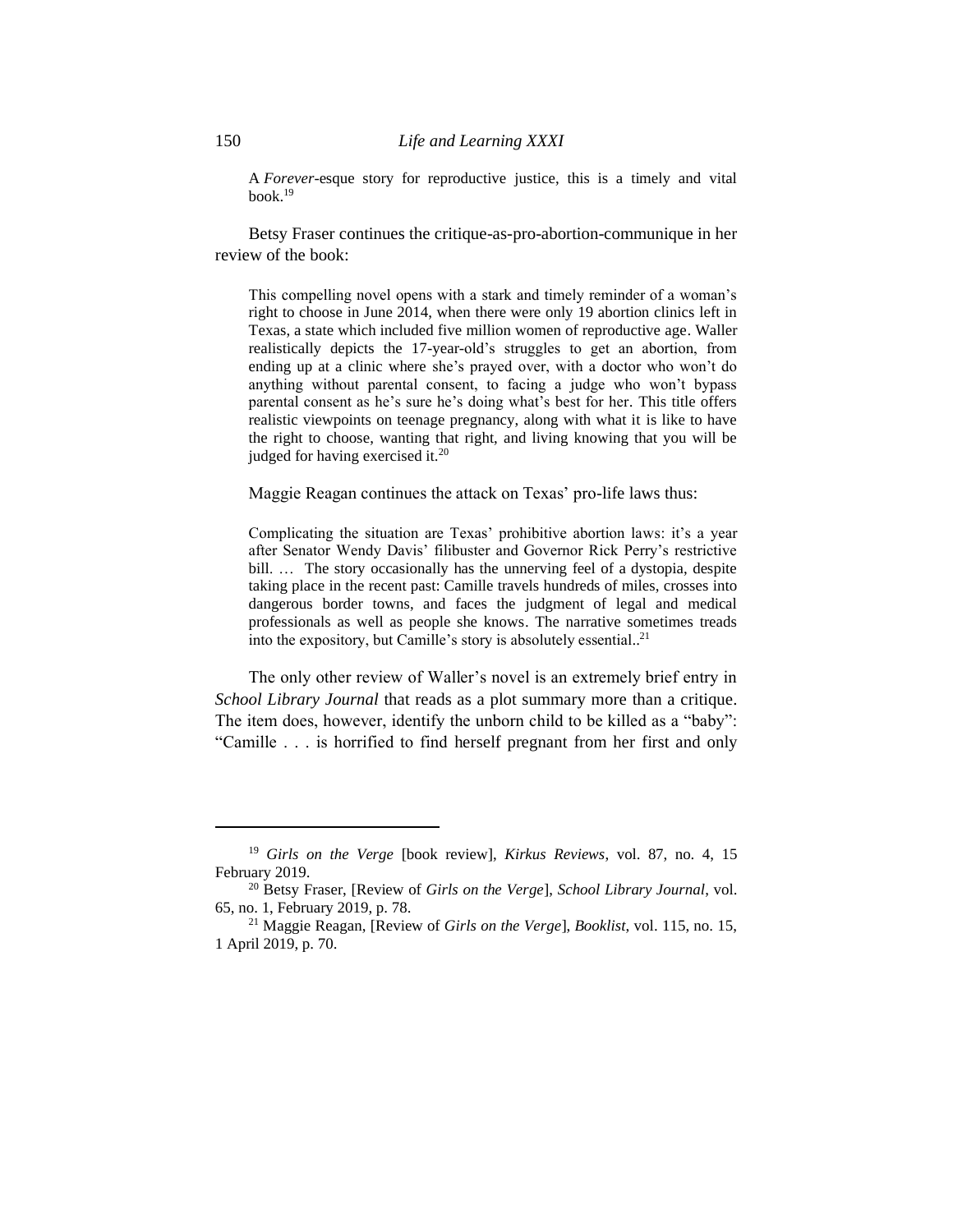sexual encounter, and unwilling to give her future up for a baby with a boy she's never spoken to again."<sup>22</sup>

#### *E. Carrie Mesrobian's The Whitsun Daughters*

Abby Hargreaves' critique of Mesrobian's *The Whitsun Daughters* is nebulous, if not rhapsodic: "With touches of magic and a firm hold on the details that make reality real, this balances a historical story alongside something decidedly of today's era, while making both feel timeless."<sup>23</sup> This review suffers from the same flaccidity as the *Kirkus* review of Keenan's work, with a crucial difference: it omits the essential fact that Mesrobian's novel concerns abortion:

Emphasis is placed on the parallels between Jane's life and the lives of the Whitsun girls: the complexities and joys of love and sex, unplanned pregnancies, mental illness, and the trials that women and girls often endure at the expense of their minds and bodies.<sup>24</sup>

## *II. Pro-Life Literary Criticism of the Five Novels*

The five novels studied here could be critiqued from a variety of literary theories used in colleges and universities, but doing so would reduce the commentary to simplistic affirmations or negations of those theories. For example, all the novels could claim their support for anti-life feminist acceptance and promotion of abortion as empowerment of women, liberation of girls and young women from oppressive patriarchy, or some other formulation of the novels meeting standard and trite feminist literary theory criteria. Justifying these feminist terms is best illustrated by the persistent emphasis on "commitment to the riot grrrl revolution's feminist message" in Keenan's *Rebel Girls*. 25

Similarly, all the novels could be examined from a Marxist perspective, and a politically leftist academic or reader would have no

<sup>22</sup> *Girls on the Verge* [book review], *School Library Journal*, vol. 65, no. 12, winter 2020, p. 66.

<sup>23</sup> Abby Hargreaves, [Review of *The Whitsun Daughters*], *Booklist*, vol. 116, no. 21, 1 July 2020, p. 68.

<sup>24</sup> *The Whitsun Daughters* [book review], *Kirkus Reviews*, vol. 88, no. 12, 15 June 2020.

 $25$  Keenan, p. 13.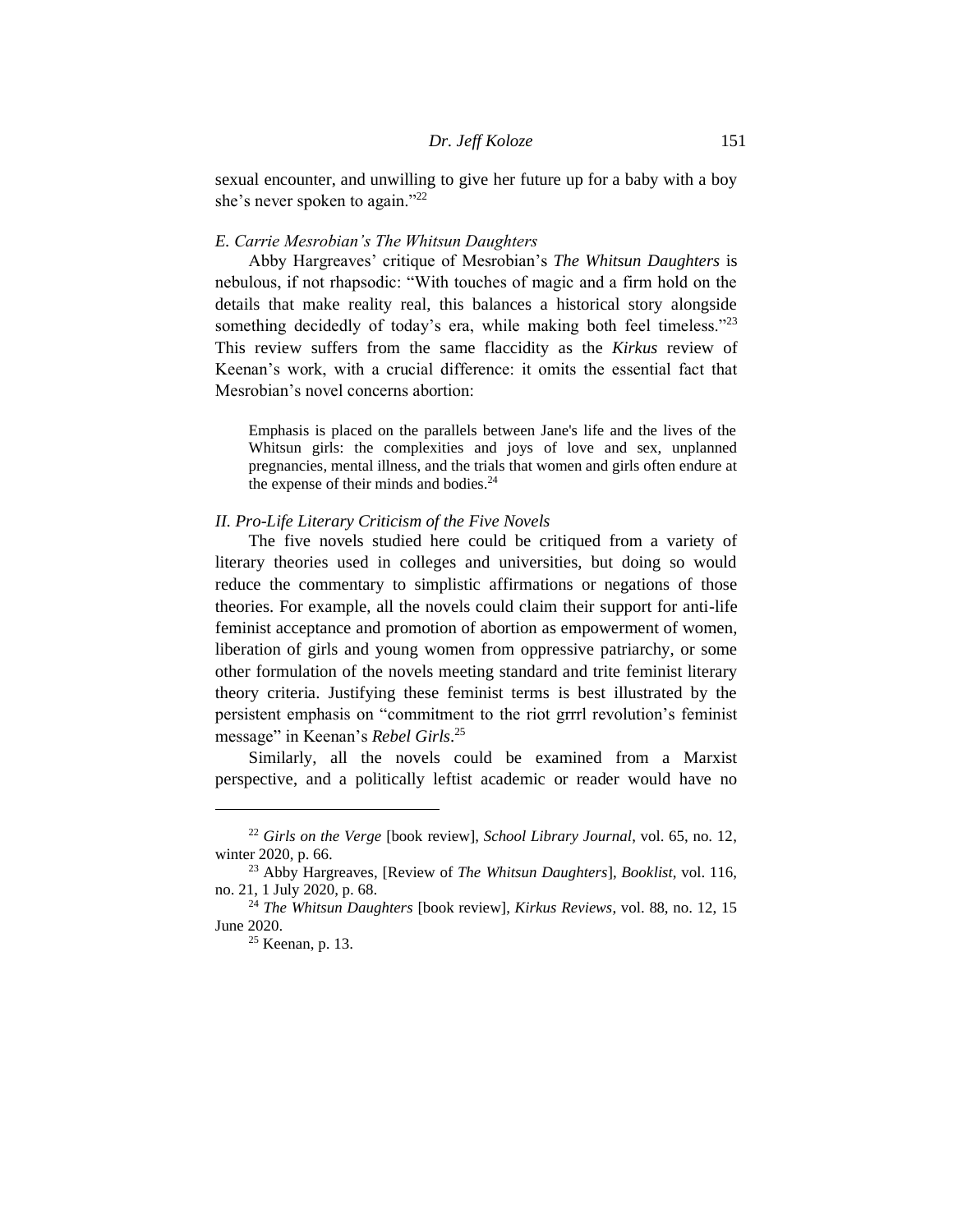problem in determining that the novels are solidly in the camp of the ideological resister of oppressive capitalist forces in society. Waller's *Girls on the Verge* best justifies the application of Marxist literary theory; the novel's reviewers note that it is a novel supporting Wendy Davis's claim that Texas pro-life laws are somehow oppressive and not protective, especially of young women who lack the means for the "empowerment" which is supposedly gained when an unborn child is killed in an abortion.

These are only two examples to illustrate how applying the standard literary theories to these novels becomes a simple reduction of whether or not the novels comport with feminist, Marxist, or other literary theories. Much more interesting and productive would be determining whether the five novels can be evaluated from a right-to-life perspective.

I have proposed elsewhere five questions that are designed to stimulate discussion of controversial literature on the life issues much more comprehensively.<sup>26</sup> Briefly, the questions concern whether the literary work argues for the pricelessness of human life, whether the work respects the individual as someone who has an inherent right to life, whether the work respects heterosexual normativity, how the work depicts human life at various stages, and whether characters realize the divine presence in the world as they face their mortality. Each of these questions will now be asked of the five novels under discussion.

#### *A. The Pricelessness of Human Life*

One would find it difficult to determine if any passage in any of the five novels supports the idea that human life is priceless. Certainly, the life of the unborn or newborn child is not valued, so the reader must conclude that the born characters must find their own lives worth living. This is not the case, however, since no character seems to rejoice in being alive. Rather, life is more drudgery than opportunity to make a positive contribution in the world.

Two aspects which affect the ability to determine if the five novels evaluate human life as priceless complicate the matter: first, the ambiguity and

<sup>&</sup>lt;sup>26</sup> See my "Right-to-Life Issues in Contemporary Gay and Lesbian Literature" in *Life and Learning XXVIII: Proceedings of the University Faculty for Life* (New York: 2018). [http://www.uffl.org/pdfs/vol28/UFL\\_2018\\_Koloze.pdf\)](http://www.uffl.org/pdfs/vol28/UFL_2018_Koloze.pdf).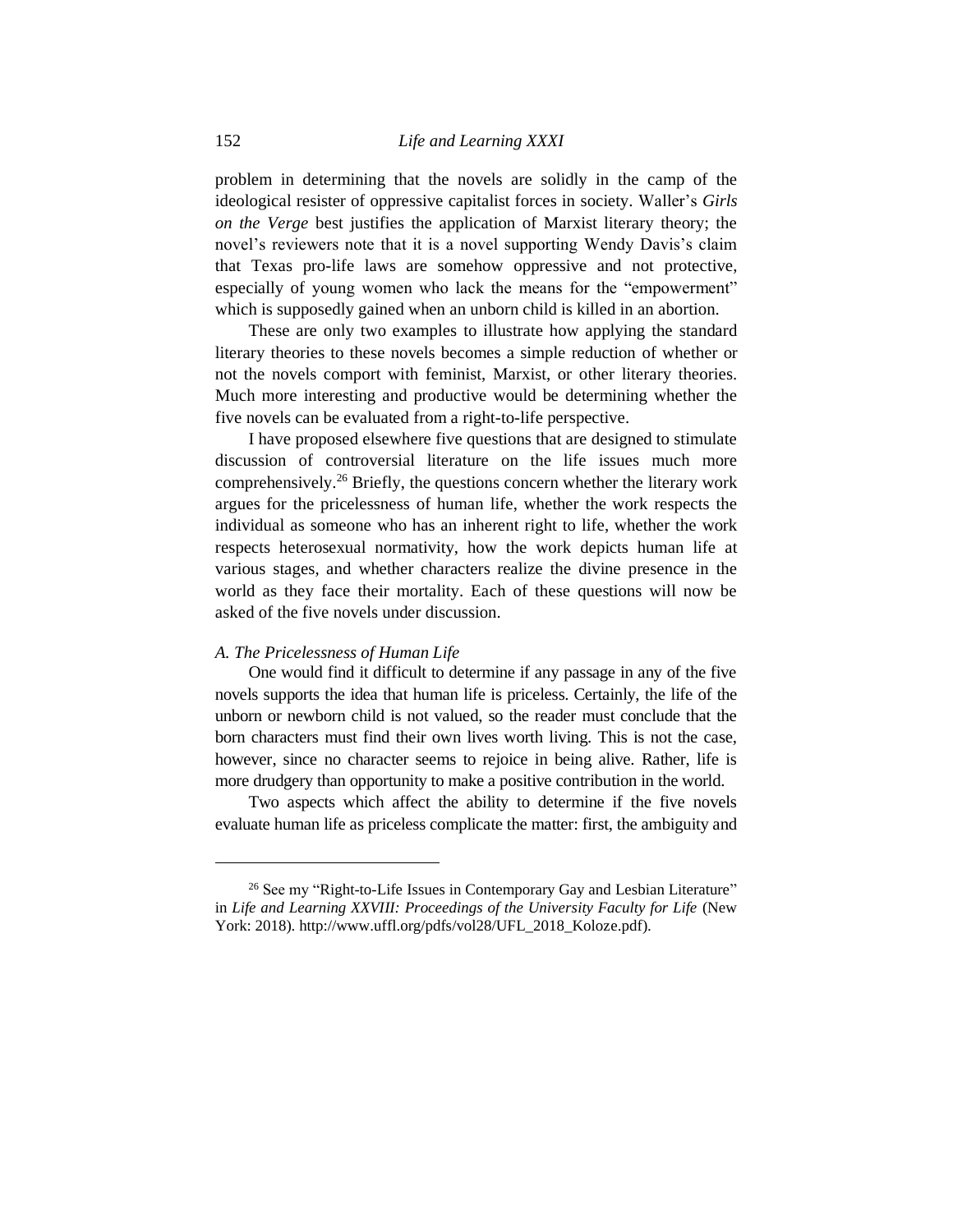distortion of the feminist agenda, as in Keenan's *Rebel Girls*; and second, the aggressive personalities of characters (such as Fie, the main character in Owen's *The Merciful Crow*) which obscure whether they are capable of experiencing genuine love.

Answering this question with Keenan's *Rebel Girls* in mind is more complex than a simple affirmation or negation. Athena, the narrator, says that she has a "commitment to the riot grrrl revolution's feminist message."<sup>27</sup> Even though her response is an example of the begging the question logical fallacy, the illogicality of her statement can be resolved here.

First, of course, a character who explicitly argues that anything other than declaring that human life is a priceless good has already disavowed the pricelessness of human life. Granted, affirming the "riot grrrl revolution's feminist message" does not exclude affirming human life as a priceless good in the philosophical sense. Given the context, though, the educated reader knows that the "feminist message" that Athena stipulates is contrary to a lifeaffirming respect for human life. Readers know that, absent being clearly identified as pro-life feminism, contemporary feminism supports abortion and rejects the role of the father in any abortion decision.

Even Athena's litany of riot grrrl beliefs is either naïve or dishonest, since she does not mention abortion or the customary euphemism used by anti-life feminists, "reproductive rights", when the only item in the litany which comes close to the topic of abortion is listed. "I knew what the riot grrrl ideals were," she declares; "Claiming your sexuality, no matter what that meant to you, was a good thing. And the revolution was open to anyone."<sup>28</sup>

Moreover, readers should understand that those characters who support "the riot grrrl revolution's feminist message" place themselves in positions of power over the unborn child. In essence, the characters who support abortion decide that they are superior human beings. Their rejection of unborn human life based on their position of privilege and power over the unborn makes them contemporary eugenicists, like the eugenicists of the early twentieth century who subordinated African Americans and immigrants from southern Europe as inferior beings—the same positions that Margaret Sanger, founder of the abortion business Planned Parenthood, held. Thus, affirming the

<sup>27</sup> Keenan, p. 13.

<sup>28</sup> Keenan, p. 19.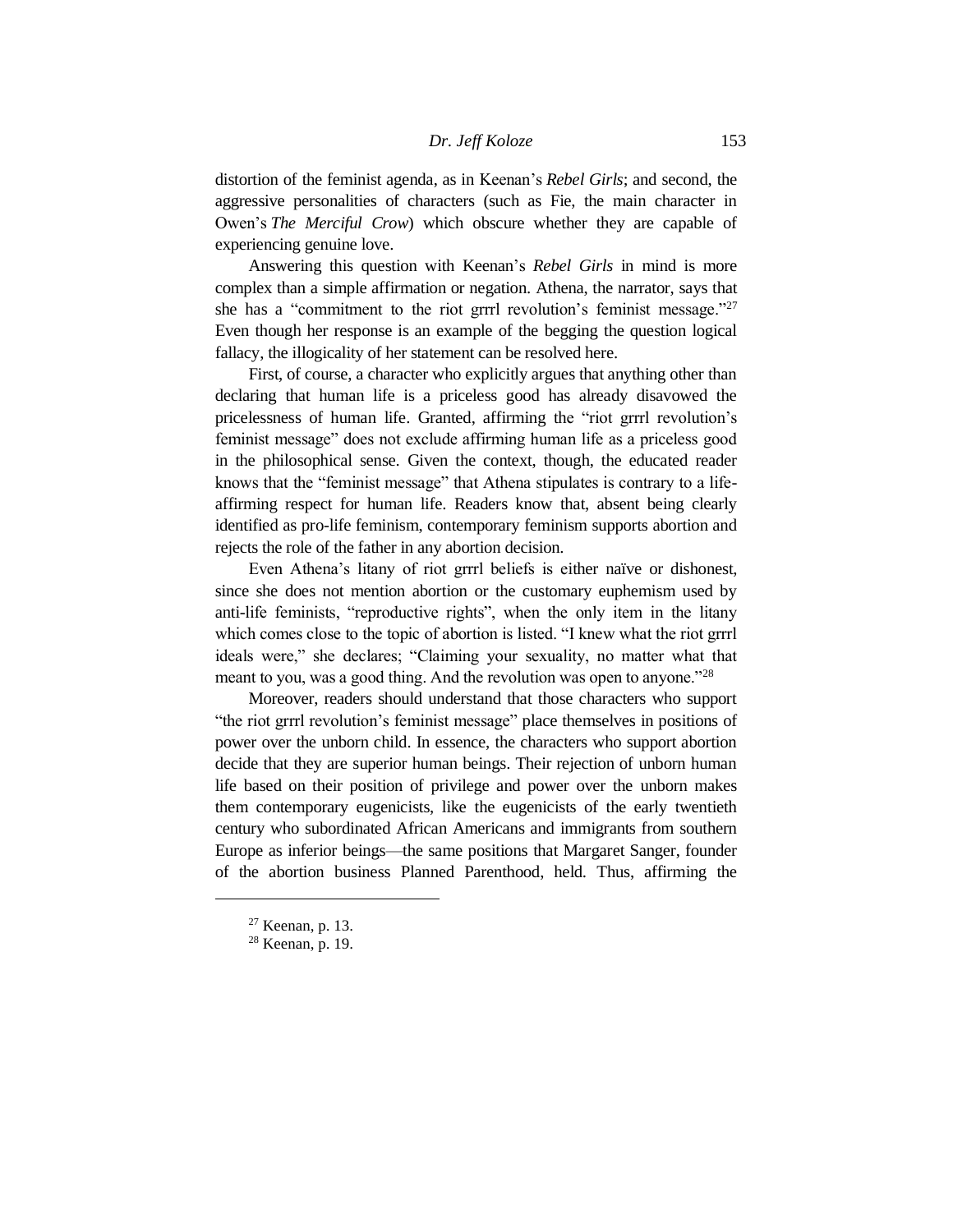pricelessness of human life is impossible for anybody who commits to the grrl revolution version of feminist philosophy.<sup>29</sup>

Understanding the view that the main character Fie, the lead character in Owen's *The Merciful Crow*, has towards human life is challenging since she is a belligerent, angry, and often dour sixteen-year-old teenager. (How appropriately, then, is this character named!) Fie is often sarcastic, arrogant, and belligerent, especially toward "pretty boys": "Half of her wanted to slap him.<sup>30</sup> While these personality traits may be the author's effort to depict Fie as a strong young woman, able to maneuver in a male world (a standard feminist trope), they may instead obscure her belief that some human lives (particularly, male ones) are not as valuable as hers. Certainly, the antagonism between her "nation" (the Crows who kill people afflicted with the plague) and the monarchy and its supporting aristocracy suggests not merely distrust between social castes, but also a deeper belief of the inequality of human beings.

More profoundly, Owen's setting is a pagan fantasy world of indeterminate chronology where traditional ideas long established in the West are no longer valid. Where contemporary society does not consider disease the result of sin, characters in Owens' novel identify plague victims as "sinners"; in fact, the causal relationship is replaced with the equation

 $29$  The possible exception is that one can subscribe to the music generated by grrrl bands without necessarily accepting the anti-life positions of the lyrics of grrrl band songs—this, despite the fact that such bands are no longer part of the music scene, just as rap is giving way to trap as a dominant music genre. Appreciating grrrl band music is consistent with the idea that a literary artifact, even an anti-life one, can be studied and appreciated for its intrinsic merits.

Moreover, like other anti-life feminist movements, the rabid pro-abortion positions of the "riot grrrl" blip in feminist history can be found only on sites which use the euphemism "reproductive rights" for the killing procedure called abortion. See, for example, Equality Archive's mention of "bands and fans [who] rallied together at reproductive rights benefits and demonstrations and held lively discussions, refusing to be left out of the larger political conversation." ("The Riot Grrrl Revolution," *Equality Archive*, 2021, https://equalityarchive.com/issues/riotgrrrl-revolution/).

<sup>30</sup> Owen, p. 105.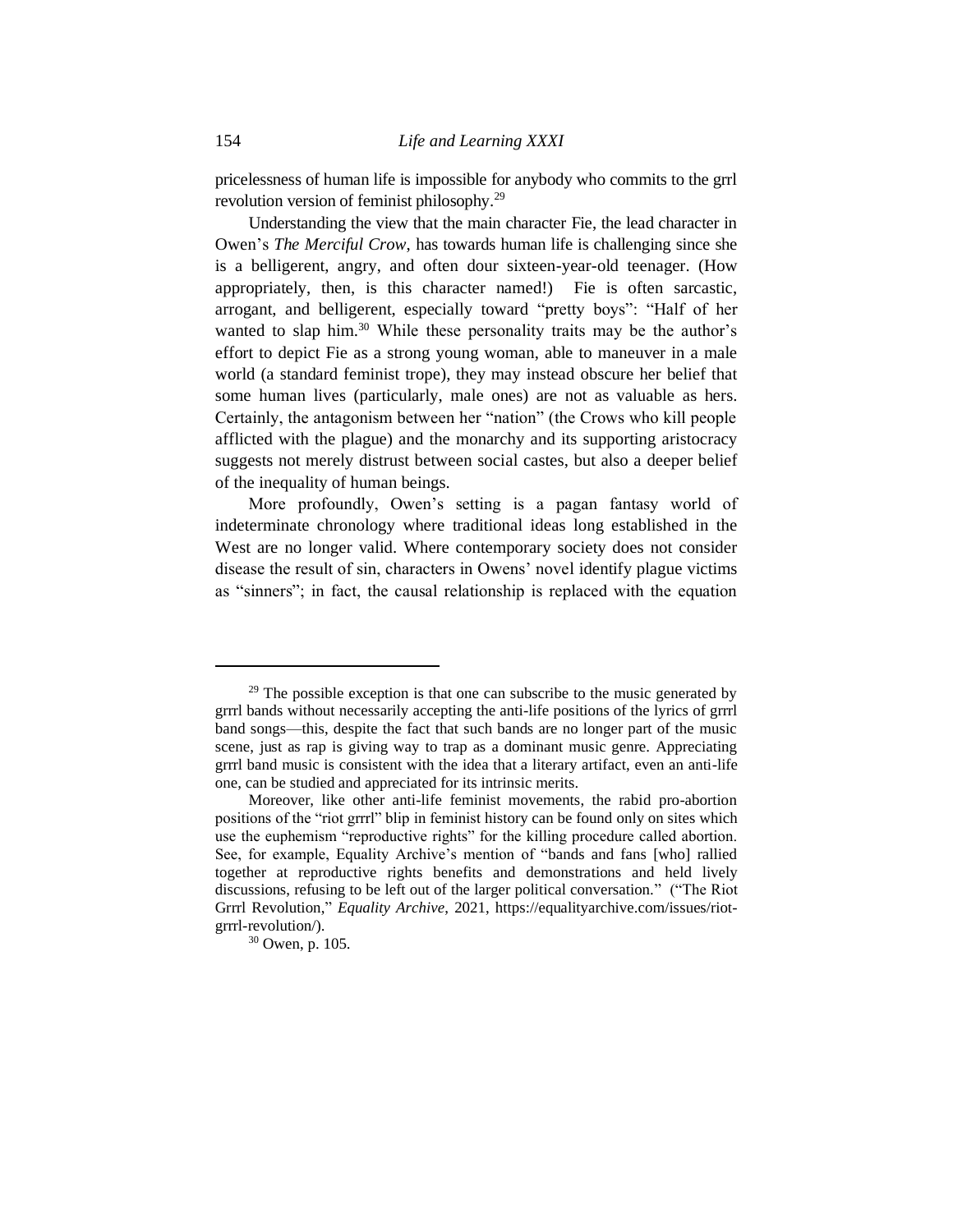that disease (such as the plague) equals sin: "the Crows had true sinners to  $burn.^{"31}$ 

## *B. Respect for the Individual's Right to Life*

Like other anti-life fiction, all of the novels considered here respect only those individuals who are born and either ignore or devalue the lives of unborn human beings. Moreover, the violence evident in some of the works suggests that the respect for born characters is tenuous. This is most evident in Owen's *The Merciful Crow*, where the killings of plague victims indicate that palliative care is unheard of for those suffering with the disease and where constant antagonism between the nation of Crows (the euthanasia killers) led by Fie and aristocratic forces often leads to warfare.

In fact, a distorted sense of "nationalism" in the novel controls most moral actions, exemplified by the refrain that runs throughout the text of serving "the nation" first. $32$  Thus, human lives are subordinate to the state, a political position in Owen's fantasy world approximating the anti-life ideologies of communism or Nazism, which claimed millions of lives in our real world.

## *C. Heterosexual Normativity and Integrity of the Family*

As is typical of most young adult novels aimed to hook teens into reading (an admittedly difficult task, as every secondary teacher and college faculty can attest) by titillating them with sexuality in fiction, sex is just an activity, not the sexual union of a husband and wife for the purposes of obtaining pleasure and being open to reproduction. For example, Touchell's *A Small Madness* exemplifies the characteristics of all of these young adult attitudes about sex. After the first sexual activity scene, Rose's friend Liv offers the controlling perspective in the novel that Rose "should have had sex by now [....] everyone else had had sex."<sup>33</sup> Although Michael, Rose's lover, has a brother, Tim, who concedes that men must obtain permission from girls before having sex with them, the young people's thinking about sex is further

<sup>31</sup> Owen, p. 74.

<sup>32</sup> Owen, p. 318.

<sup>&</sup>lt;sup>33</sup> Touchell, p. 9, p. 12.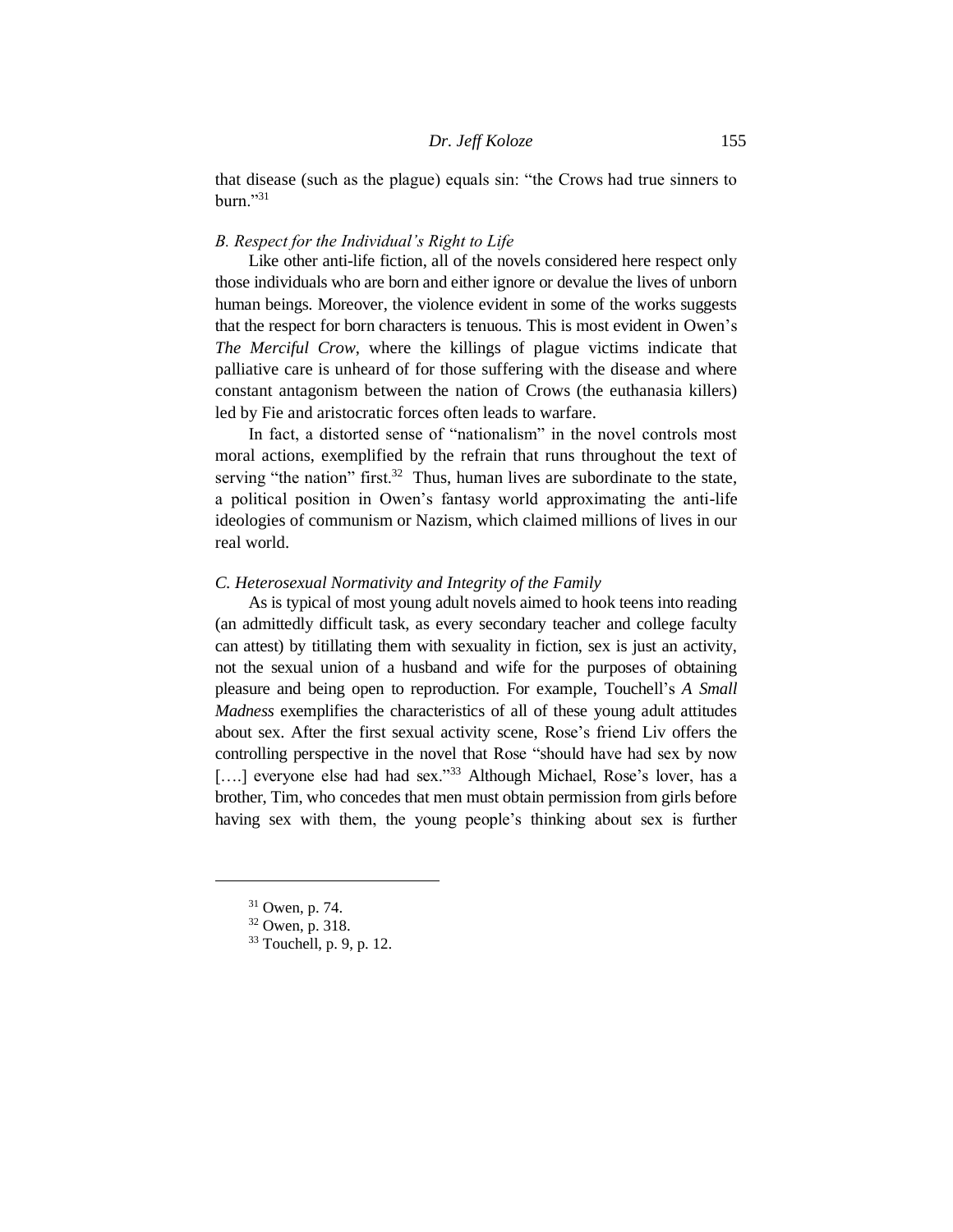muddled when Tim thinks that Michael should first have sex with a "slut."<sup>34</sup> To reinforce the characters' myopic views about sex, Liv is "happy" about Rose's fornication and thinks that condoms are the answer to avoiding pregnancy and enjoying sexual activity.<sup>35</sup> Given such negative and hedonistic views about sex, it is no wonder, then, that Michael thinks that pregnancy is a "mistake."36

The related matter of this question (the integrity of the family) is further challenged in these novels. The heterosexual normativity of Athena's, the main character's, family in Keenan's *Rebel Girls* is typical. While Athena subscribes to "the riot grrrl revolution's feminist message" (see above), Athena's sister Helen is pro-life, and her mother is anti-life. The ideologies of her divorced parents are exemplified by the following: her father is a social justice Catholic ("We didn't go to church on Sunday or anything"), and Athena's mother's reaction to her having a boyfriend is to send her "a box of condoms or another copy of *Our Bodies, Ourselves*."<sup>37</sup>

Despite the myopic feminism which surrounds most female characters in these five novels, heterosexual normativity cannot be avoided. For example, Athena acts like a stereotypical girl around a young man who fascinates her: "I seemed to forget everything about being a feminist when I was around him."<sup>38</sup> When Kyle, the teenaged boy whom Athena falls for, kisses her, they go "to the rec room's aging leather couch" where they were "making out."<sup>39</sup> Athena's angst for seeming to abandon her misandrist feminism occurs throughout the novel. "I felt like a bad feminist for caring that people saw I was on a date with a hot guy", she says.<sup>40</sup> Later she asks, "Was it supposed to make me feel better to be validated by a guy's agreement?", a situation which she concludes is a "patriarchal conspiracy."<sup>41</sup>

- <sup>40</sup> Keenan, p. [198].
- <sup>41</sup> Keenan, p. 215, p. 216.

 $34$  Touchell, p. 15.

 $35$  Touchell, pp. 34-5.

<sup>36</sup> Touchell, p. 79.

<sup>37</sup> Keenan, p. 33, p. 40.

<sup>38</sup> Keenan, p. 77.

<sup>39</sup> Keenan, p. 115, p. 117.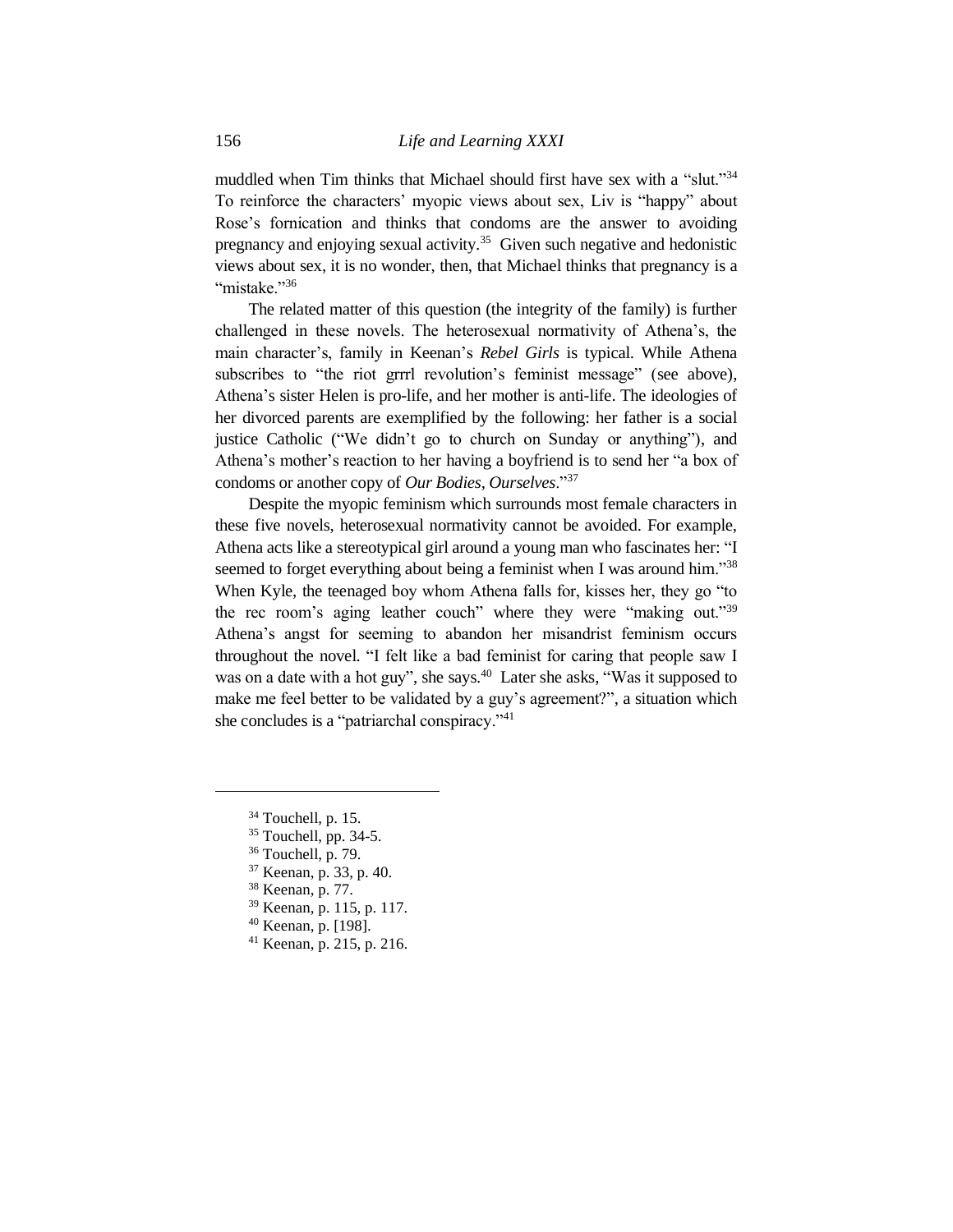## *D. The Inherent Right to Exist of the Unborn, Newborn, and Mature Adults*

Most of the novels studied here engage in standard dehumanization, notably the use of the third-person pronoun singular "it" to refer to the unborn child. A few examples will illustrate how pervasive this dehumanization is.

While one use of "it" in Touchell's *A Small Madness* is ambiguous (whether the term refers to the teens' reactions about the pregnancy in general or to the unborn child him- or herself; see page 64), the uses of "it" to refer to the unborn child are extensive, closely followed by "thing" as another term to demean the unborn child.

Liv, the best friend of Rose, the aborted mother, suggests that she "get rid of it."<sup>42</sup> Rose thinks the baby is not already, but "would [...] become a real thing."<sup>43</sup> Michael, Rose's lover and father of the child, also queries, "Could they get rid of it?"<sup>44</sup> Rose thinks of the baby as "the thing" and "it."<sup>45</sup> Michael calls the unborn child an "it" who is now "like a manatee in his spinal fluid."<sup>46</sup> When she thinks she is not pregnant but just has a delayed period, Rose declares that "I just created this thing in my mind."<sup>47</sup> After she miscarries, Rose simply states that "It went away."<sup>48</sup> When Michael and she reflect on what to do with the child's body, Rose commands Michael, "Bring it to me"; "It *must* be buried,' Rose said again."<sup>49</sup> Looking at the corpse of the child, Rose calls her "the tiny gray thing."<sup>50</sup> Even when he is drunk, Michael obsesses over the child's burial, saying, "We buried it."<sup>51</sup>

Two of Touchell's items of dehumanizing language towards the unborn child are certainly unique: snot and virus. Michael compares having an abortion to "picking your nose."<sup>52</sup> Certainly, likening his own unborn child (daughter) to snot says a great deal about this wayward young man.

 $42$  Touchell, p. 56.

<sup>&</sup>lt;sup>43</sup> Touchell, p. 56.

<sup>&</sup>lt;sup>44</sup> Touchell, p. 58.

 $45$  Touchell, p. 67.

<sup>46</sup> Touchell, p. 85.

 $47$  Touchell, p. 115.

<sup>48</sup> Touchell, p. 124.

<sup>49</sup> Touchell, p. 126; italics in original.

<sup>50</sup> Touchell, p. 128.

<sup>51</sup> Touchell, p. 159.

<sup>&</sup>lt;sup>52</sup> Touchell, p. 58.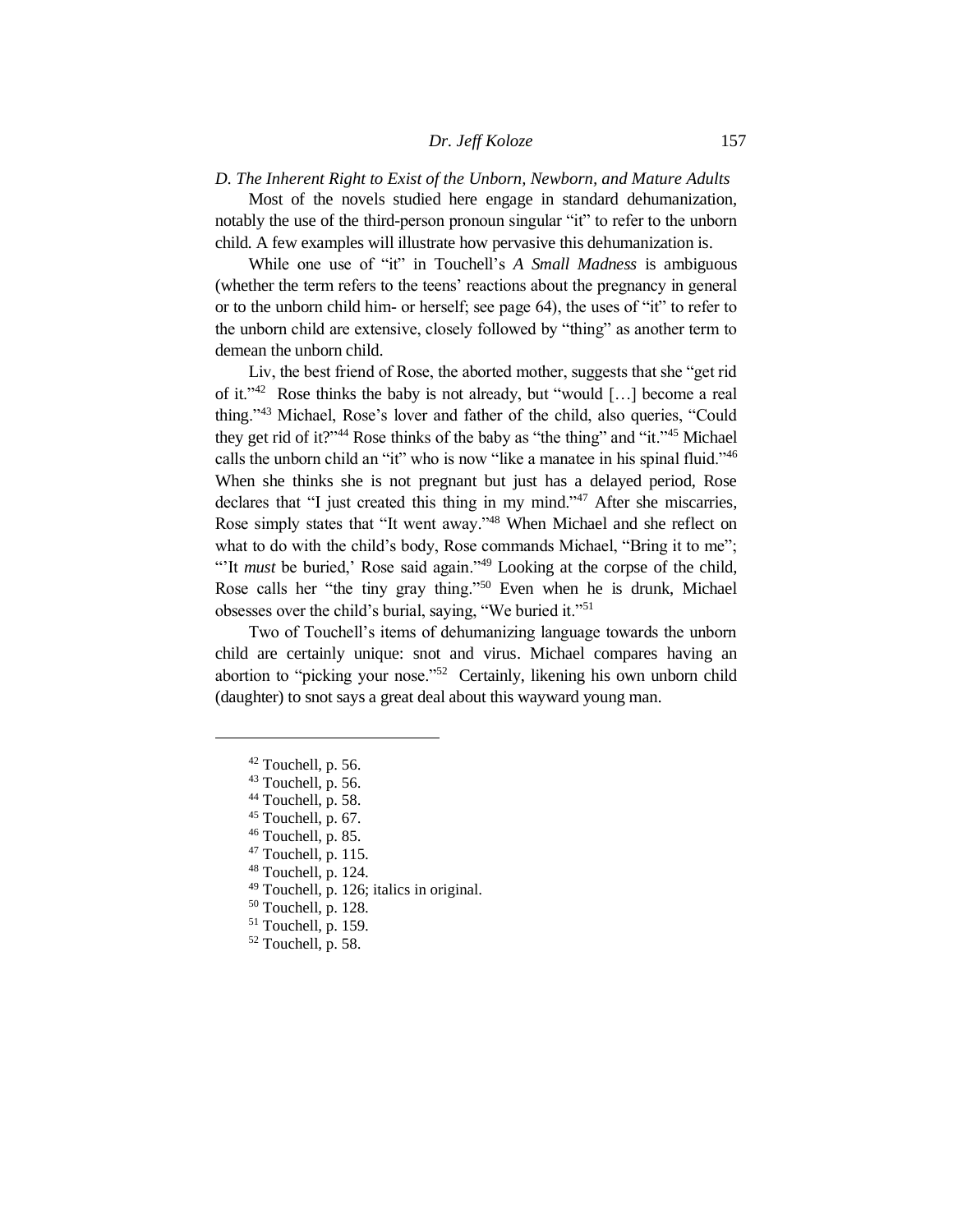Equating the unborn child to a virus continues a long-established trend in the fictional anti-life lexicon. Michael concludes that his father's disappointment in him is "just as much a virus as this thing inside of Rose."<sup>53</sup> He repeats the metaphor later, referring to "this virus inside her."<sup>54</sup> Rose herself uses this metaphor often, as when she says, "I have a virus in me" during pregnancy and "The virus had gone away" after she miscarries.<sup>55</sup>

Athena in Keenan's *Rebel Girls* makes her ethical stance clear regarding the right to life of the unborn child when she states, "There wasn't anything wrong with having an abortion."<sup>56</sup> Later, she will lapse into a euphemism when she tells a classmate who was an abortion clinic escort that it must be "rewarding to help everyone," "help" neutralizing and replacing the killing which occurs in every abortion.<sup>57</sup>

Given her strong pro-abortion position, it is out of character, then, for the reader to see that Athena is shocked at seeing pictures of fetuses looking like babies: "Fetuses that didn't look like the nebulous tadpole creatures I was used to seeing in biology books, but baby-like. Even the tiniest of fetuses looked like a chubby newborn."<sup>58</sup>

Waller's *Girls on the Verge* continues the dehumanization of the unborn child to be aborted, where Camille directly states that she wants to "get rid of it."<sup>59</sup> She further shows her ignorance of biology when she asserts, with two more rapid uses of the depersonalized pronoun, "Stop saying *baby*! It's not a baby; and it never will be."<sup>60</sup> Camille's stammer regarding how an abortifacient would affect her is a stylistic feature the author uses to denote the hesitation that anyone should experience over this moral issue: "I need to be near a toilet because…because." 61

As is typical of most abortion novels, especially those written for the young adult audience, the killing of the child in Waller's novel occurs in a

<sup>53</sup> Touchell, p. 62.

<sup>54</sup> Touchell, p. 82.

<sup>55</sup> Touchell, p. 97, p. 172.

<sup>56</sup> Keenan, p. 95.

<sup>57</sup> Keenan, p. 238.

<sup>58</sup> Keenan, p. 139.

<sup>59</sup> Waller, p. 22.

<sup>60</sup> Waller, p. 28; italics in original.

<sup>61</sup> Waller, p. 78; ellipsis in original.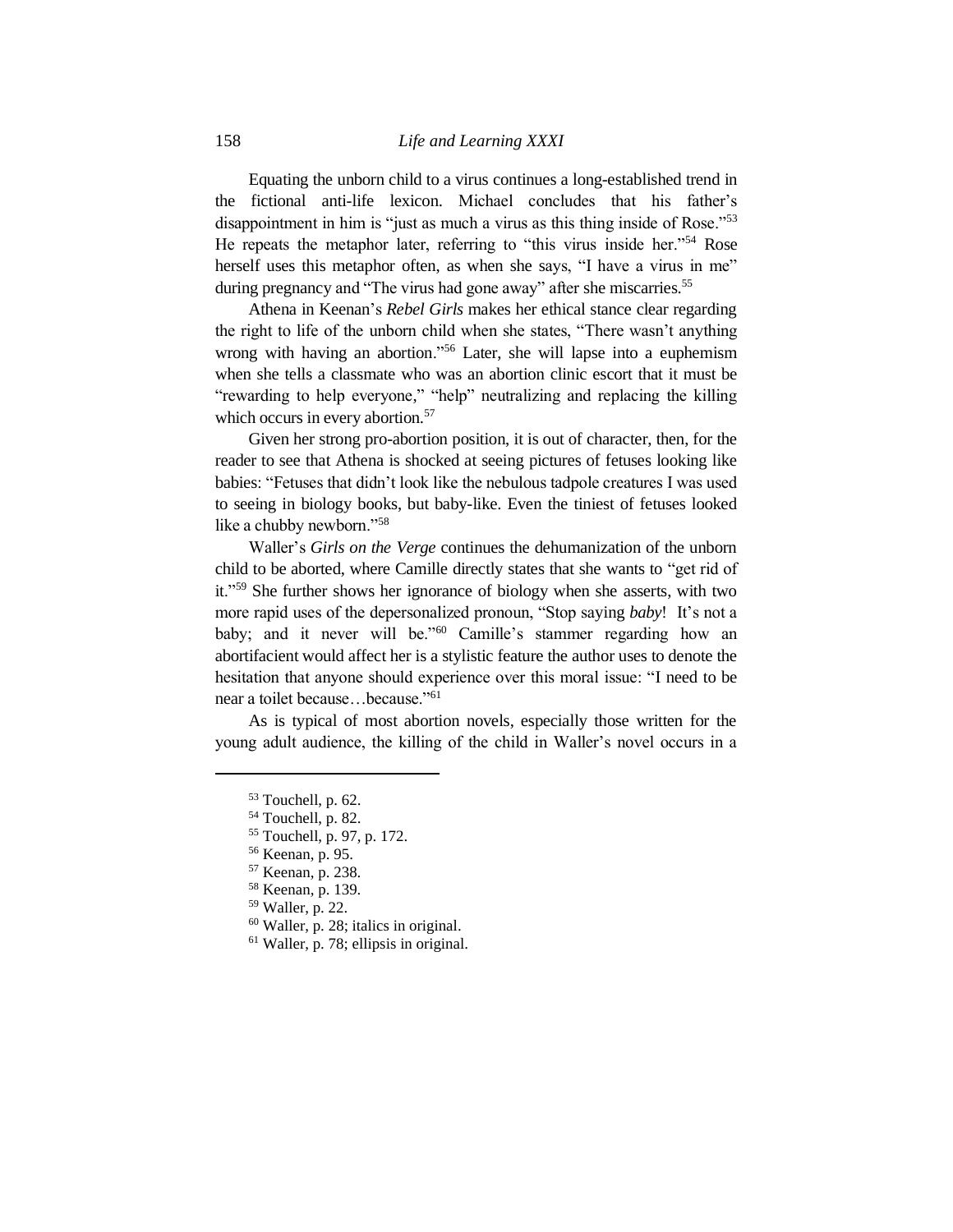brief paragraph which, although it attempts to suggest that abortion is easy, defies the truth of any abortion and attempts to nullify the post-abortion syndrome trauma that mothers who have aborted experience:

Dr. Maria inserts something in me. I feel a pressure in my stomach followed by a pain that feels like the worst period cramps I've ever had. But the pain only lasts a few seconds. My paper drape rustles, and I feel the doctor's hands as she helps me put my legs down.

"You're all done now, Camille."<sup>62</sup>

Note how the painful killing of the unborn child is obscured behind "the pain" that the mother herself feels, the verb "feel" repeated several times.

Disrespect for mature human life is obvious in Owen's *The Merciful Crow*. The euthanasia killings of plague victims begins as the first sentence on the first page ("Pa was taking too long to cut the boys' throats"), continues to an instance where a plague victim's throat was cut ("There was a savage jerk. The sinner died smiling"), and advances to another instance where cutting someone's throat is euphemistically called having "dealt mercy."<sup>63</sup>

## *E. Realizing the Divine Presence When Faced with Mortality*

Religious influences are rare to find in the five novels, unless they are used to mock Christians who advocate a pro-life position or to denigrate a character's upbringing. This lack of religious sensibility has always been a common universal aspect of abortion fiction written for adults and has increasingly become a constituent feature of abortion fiction written for children and young adults.

Having established this lack of religious training, the first clause of the question to be asked of the five novels leads to a similarly striking feature: virtually all of the young adult characters in the five novels do not consider their own mortality, not even the mothers who contemplate abortion as a possible risky surgical or chemical abortion procedure. In fact, four of the five

<sup>62</sup> Waller, p. 213.

<sup>63</sup> Owen, p. 3, p. 65, p. 205.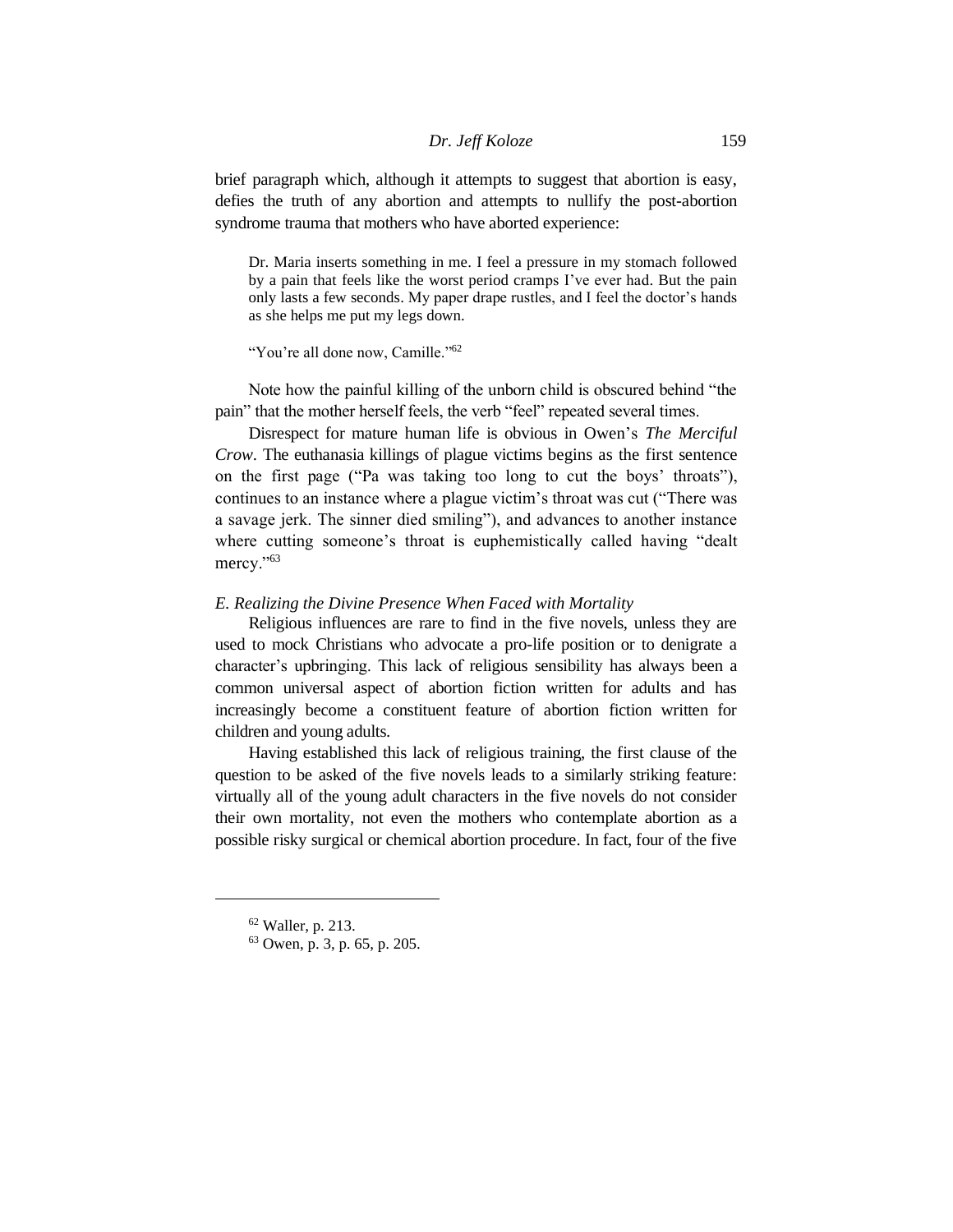novels concern teen mothers seeking surgical abortion, which is decreasing as the favored means to abort, being replaced with chemical abortions.

The exception is Mesrobian's *The Whitsun Daughters*, where the chemical abortion spans fifty pages and is depicted contrary to the experience of other mothers who aborted using RU-486 or other abortifacients. Where the aborting mother in Mesrobian's novel simply states, "The cramps are bad"<sup>64</sup> Abby Johnson described the pain involved in her chemical abortion as "sheer agony."<sup>65</sup> That authors would gloss over women's pain in chemical abortions is not only unconscionable, but also fatal to fiction which strives for realism in contemporary abortion decisions.

The religious influences that do exist to help characters perceive a divine presence in the world are superficial. For example, Michael, a character in Touchell's *A Small Madness*, gets his morals from film, even though he was supposedly raised in a religious family. <sup>66</sup> His father, presumably, is depicted as a fundamentalist Christian. <sup>67</sup> On the specific religious matter of life after death, whether those characters believe in an afterlife is not affirmed, but ambiguously suggested. For example, Liv, a character in Touchell's *A Small Madness* declares that "life was just too damn short."<sup>68</sup> However, this statement is ambiguous; calling life brief could indicate either that one appreciates every moment of life before death or that the only life one has is his or her current existence. Similarly, a religious sense is replaced in Keenan's *Rebel Girls* with another means of technology. When Athena "needed some inspiration", she goes to her records.<sup>69</sup>

Although the main characters in Touchell's novel do not perceive any divine presence as a result of the mortality of their dead child, it is interesting that Rose is becoming "disconnected" and "more detached and confused" after the death and burial of the child.<sup>70</sup> Moreover, when the police come to

<sup>64</sup> Mesrobian, p. 155.

<sup>65</sup> Abby Johnson, *Unplanned: The Dramatic True Story of a Former Planned Parenthood Leader's Eye-Opening Journey Across the Life Line*, (Ignatius Press, 2010, p. 47).

 $66$  Touchell, p. 17, p. 49.

<sup>67</sup> Touchell, p. 63.

<sup>68</sup> Touchell, p. 30.

<sup>69</sup> Keenan, p. 118.

 $70$  Touchell, p. 172.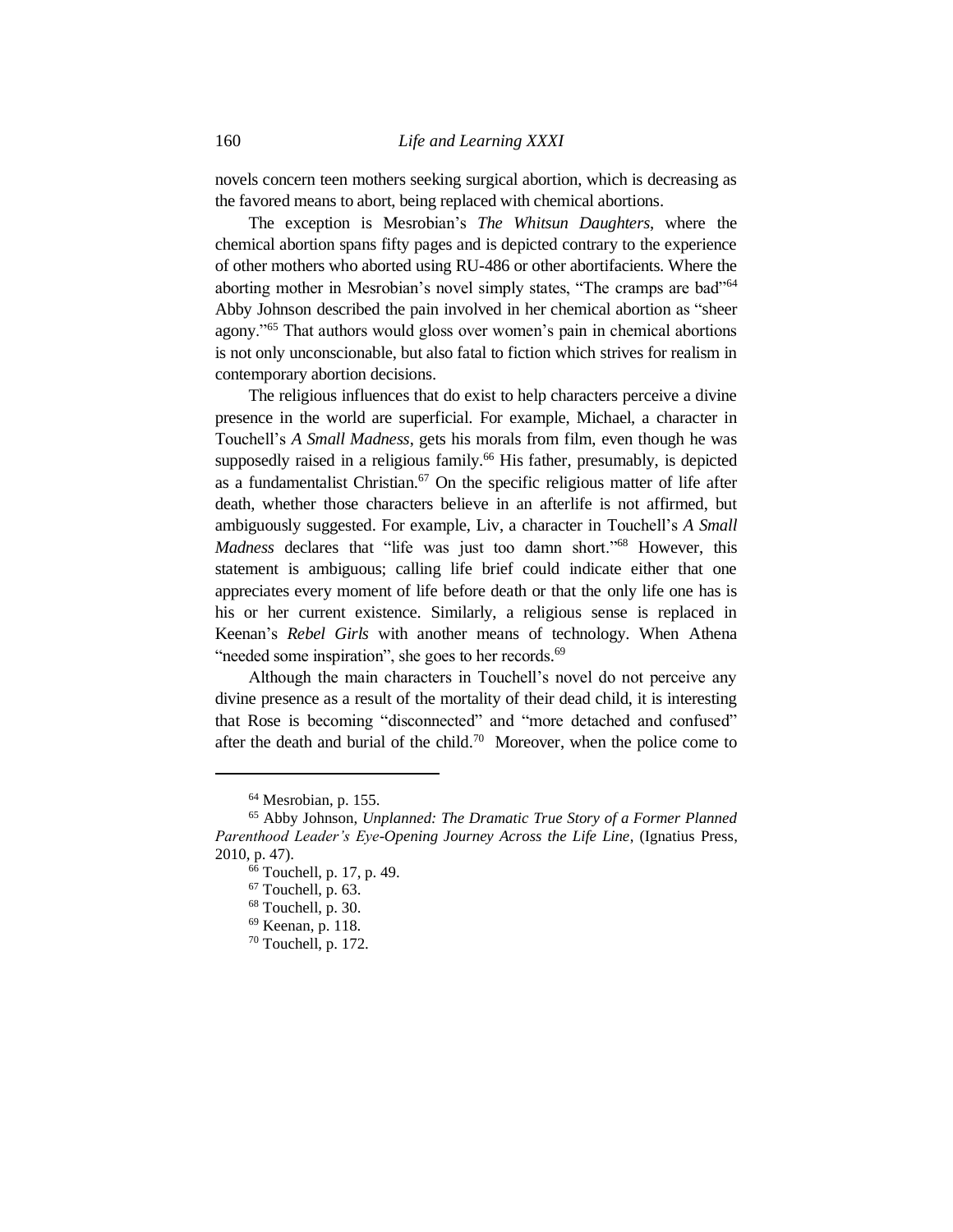speak with Rose, this thrust into reality is called "this disconnection"; Rose is now a "vacuous caricature."<sup>71</sup> Whatever personality disintegration has occurred, Rose is sane enough to sense "relief" from Michael after he apparently confessed his part in the child's burial to police.<sup>72</sup>

If the worldview of Keenan's novel is difficult to identify, then that of Owen's *The Merciful Crow* is slightly more identifiable. Religious elements are mentioned throughout the sprawling novel, but none seems to be the controlling religious or ethical force in the characters' lives. References to "god-grave shrines" and that a "Covenant" was made between the gods and humans, even abbreviated terms like "viatik" (a truncation perhaps of the Latin term "viaticum"), suggest that Owen's fictional world has some religious foundation.<sup>73</sup> However, since the chronology is uncertain (is the novel set in pre-history or a futuristic society?), the reader is bereft of certainty about the source of the characters' life-and-death decisions. Not even the ambiguous "Code" casually referenced throughout the novel is explained.

## *III. Further Commentary of the Five Novels*

The following general comments are further reactions to the five novels. They are designed to enhance the above commentary and to assist pro-life readers in their own efforts to critique and publish book reviews of literature which uses the life issues of abortion, infanticide, and euthanasia as its subject matter.

## *A. Dianne Touchell's A Small Madness*

Touchell's *A Small Madness* is a well-written novel with both standard and clever dehumanizing language used by abortion supporters. Touchell continues the dehumanizing technique made famous by Ernest Hemingway (calling the unborn child an "it"), and she adds several new twists to the antilife/pro-abortion dehumanizing lexicon.

What critics have not yet commented on, however, is that Rose clearly manifests post-abortion syndrome (PAS). The novel is not a typical teen

<sup>71</sup> Touchell, p. 181, p. 186.

 $72$  Touchell, p. 189.

<sup>73</sup> Owen, p. 21, pp. 49-50, p. 194.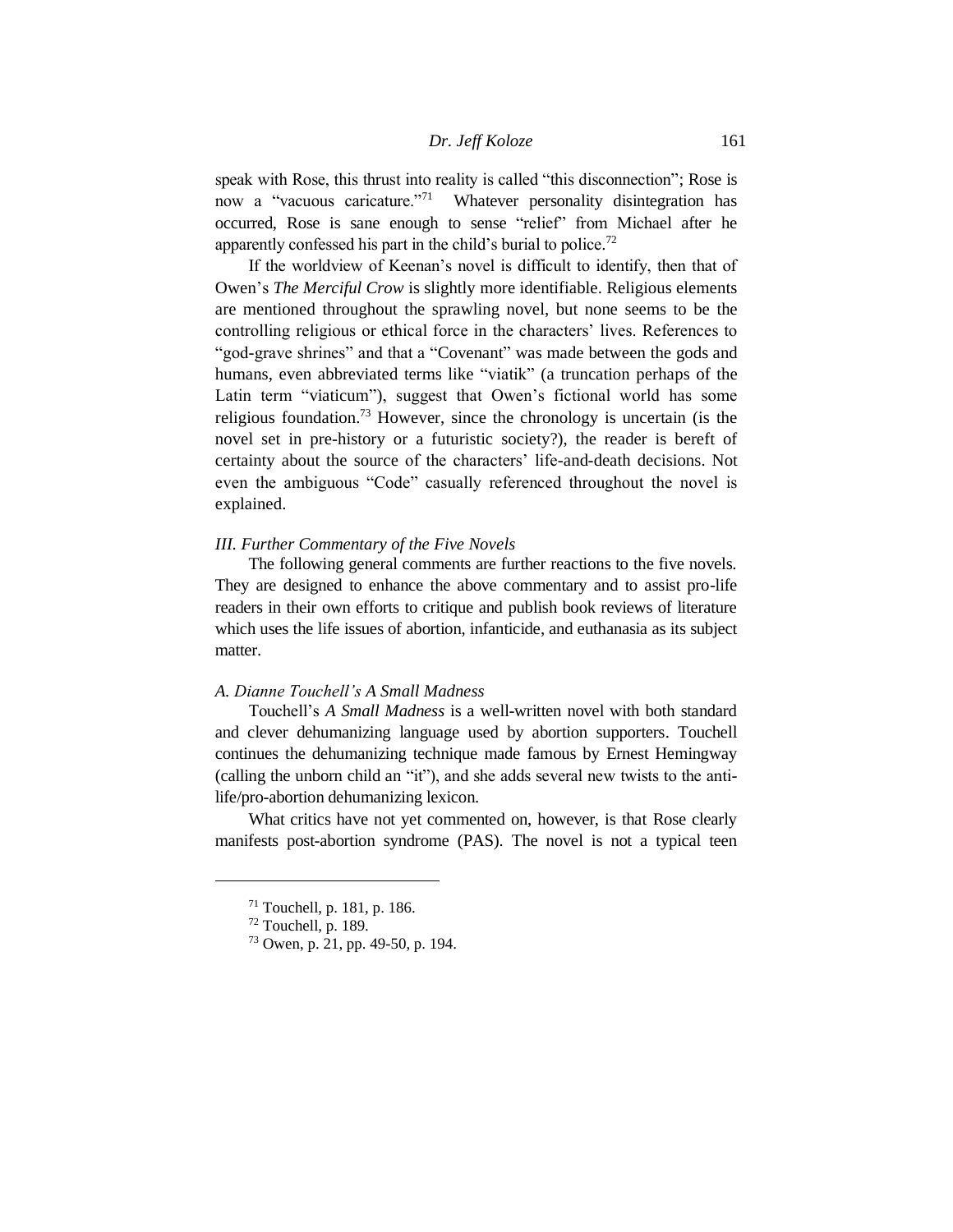abortion work, where the mother goes to an abortion clinic to have the child killed. Rose is miscarrying the child, so the abortion occurring in this novel is not an elective, but a spontaneous abortion, morally neutral. What may interest the reader more, though, is determining whether Rose's intention and efforts to kill the unborn child herself (by smoking, depriving herself of food, etc.) meet the criteria of moral culpability in the child's killing. What is even more important in supporting the claim of PAS is that Rose follows a trajectory of personality defragmentation after the miscarriage and after the police come to speak with her on finding the baby's body which the teens buried in an empty lot.

## *B. Elizabeth Keenan's Rebel Girls*

Keenan's *Rebel Girls* is a chore and a bore, an unconvincing plot which is more a 412-page psychiatric case study of a teen girl suffering from an outdated anti-life version of feminist ideology who discovers her innate heterosexual normativity. Essentially, Athena, the first-person narrator who is anti-life, wants to help her pro-life sister Helen overcome rumors circulating in their high school that Helen had an abortion, which would ban her from being part of the Homecoming.

The essence of this plot was identified on page 95. By page 369, the reader understands that all it took to overcome a teacher's ban preventing Helen from being in the Homecoming was a call from her father to the principal. Towards the end of the novel (page 402), Sr. Catherine, dean of discipline at the high school, vows not to expel another student who had aborted, so there was no issue worth writing about anyway. Why, then, should any pro-lifer read 307 pages of a severely introspective unconvincing plot?

Furthermore, Athena's preaching about abortion is equally unnecessary. Athena mentions "abortion rights", and so, being a typical anti-life feminist, Athena felt the need to talk about a pro-life crisis pregnancy center as a "fake abortion clinic."<sup>74</sup> Worst of all is Athena's claim that "There wasn't anything wrong with having an abortion"—a statement willfully ignoring post-abortion syndrome which, even in the novel's setting of 1992, was obvious for mothers who chose abortion instead of one of several life-affirming options.<sup>75</sup>

<sup>74</sup> Keenan, p. 22, p. 61.

<sup>75</sup> Keenan, p. 95.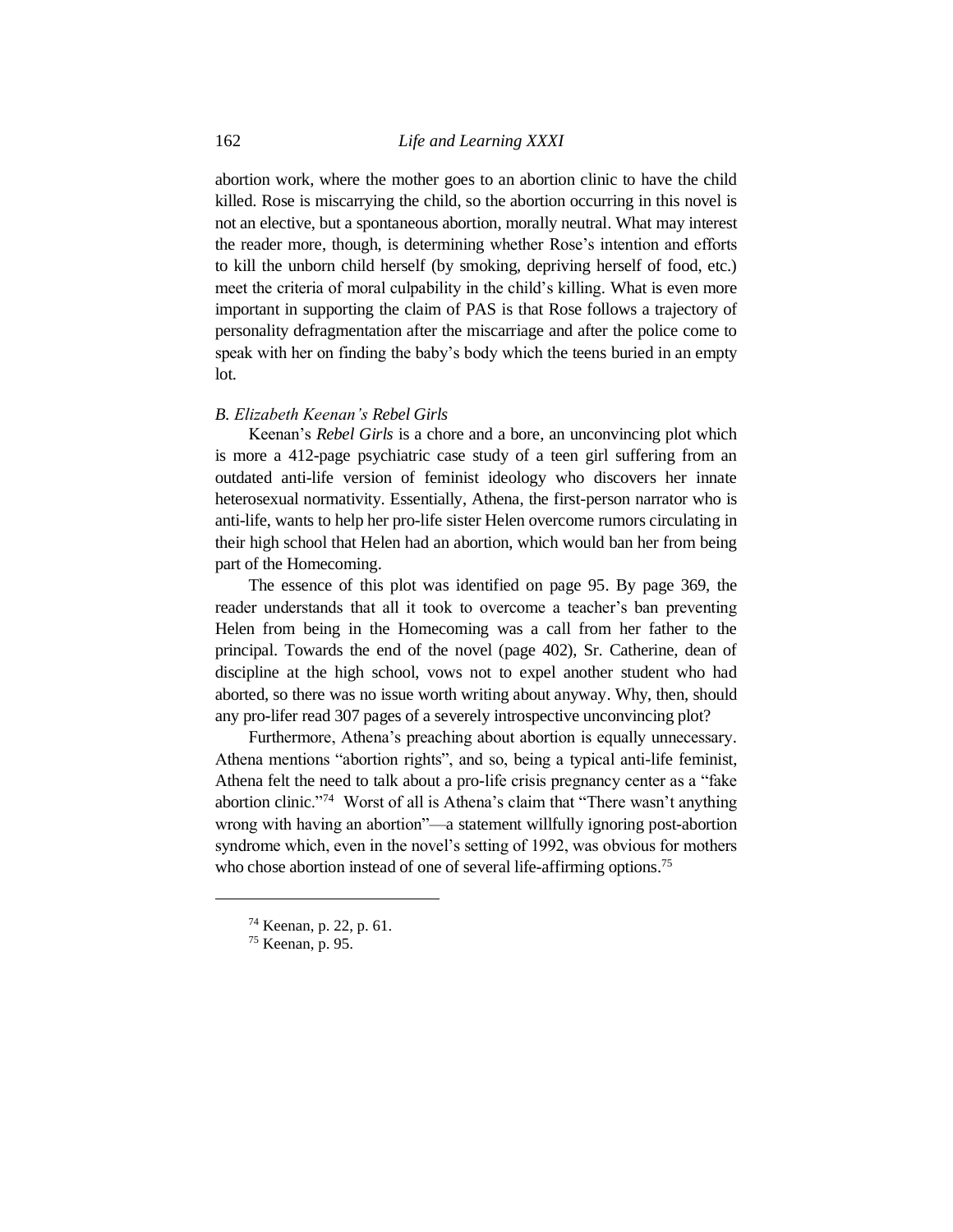Athena may have committed an egregious Freudian slip when she admitted that the novel's entire abortion language is unnecessary to the feeble plot. When she and her friend enter the crisis pregnancy center, Athena lets slip that "none of this was really related to Helen, other than the associated topic of abortion."<sup>76</sup> This novel, then, is not about "abortion stigma" or feminist empowerment of women (which is a pro-life concept).<sup>77</sup> Why, then, talk about abortion at all? The reader would counter that it would have been better just to narrate the story of a teenage girl who addressed rumors which were responsible for preventing her from going to Homecoming.

Of course, the real purpose of Keenan's novel is political. Athena goes into an anti-Republican rant when she claims that "Republicans were priming the nation for a fascist dictatorship."<sup>78</sup> The author herself declares her proabortion position. Thus, it is simply typical that a pro-abortion writer must ignore contemporary pro-life achievements and turn to 1992 (nearly thirty years ago) to force abortion into a novel merely concerned with a vapid Homecoming.

#### *C. Margaret Owen's The Merciful Crow*

The 369 pages of Owen's *The Merciful Crow* are difficult to plow through. Although the plot is tedious and implausible, and the text could be rewritten in detailed paragraphs instead of one-liners, readers can use some ideas from this novel to promote pro-life views about the sanctity of human life and the importance of heterosexual normativity.

The sematic distortion in the novel is obvious. Just as euthanasia supporters try to rename the killing of the elderly and the medically vulnerable as "death with dignity" or some other euphemism, the main characters in Owen's novel give "mercy" to persons either suffering from illness or dying. The Crows do not provide mercy, of course; they kill the people. Pro-lifers can use this novel as an example of the linguistic distortion used to kill humans in an ancient pagan, albeit fantasy, world.

A major problem of the novel is conceptual. If Fie, the main character, has the power to create magic to make herself and others invisible to her

<sup>76</sup> Keenan, p. 135.

<sup>77</sup> Keenan, p. [419].

<sup>78</sup> Keenan, p. 53.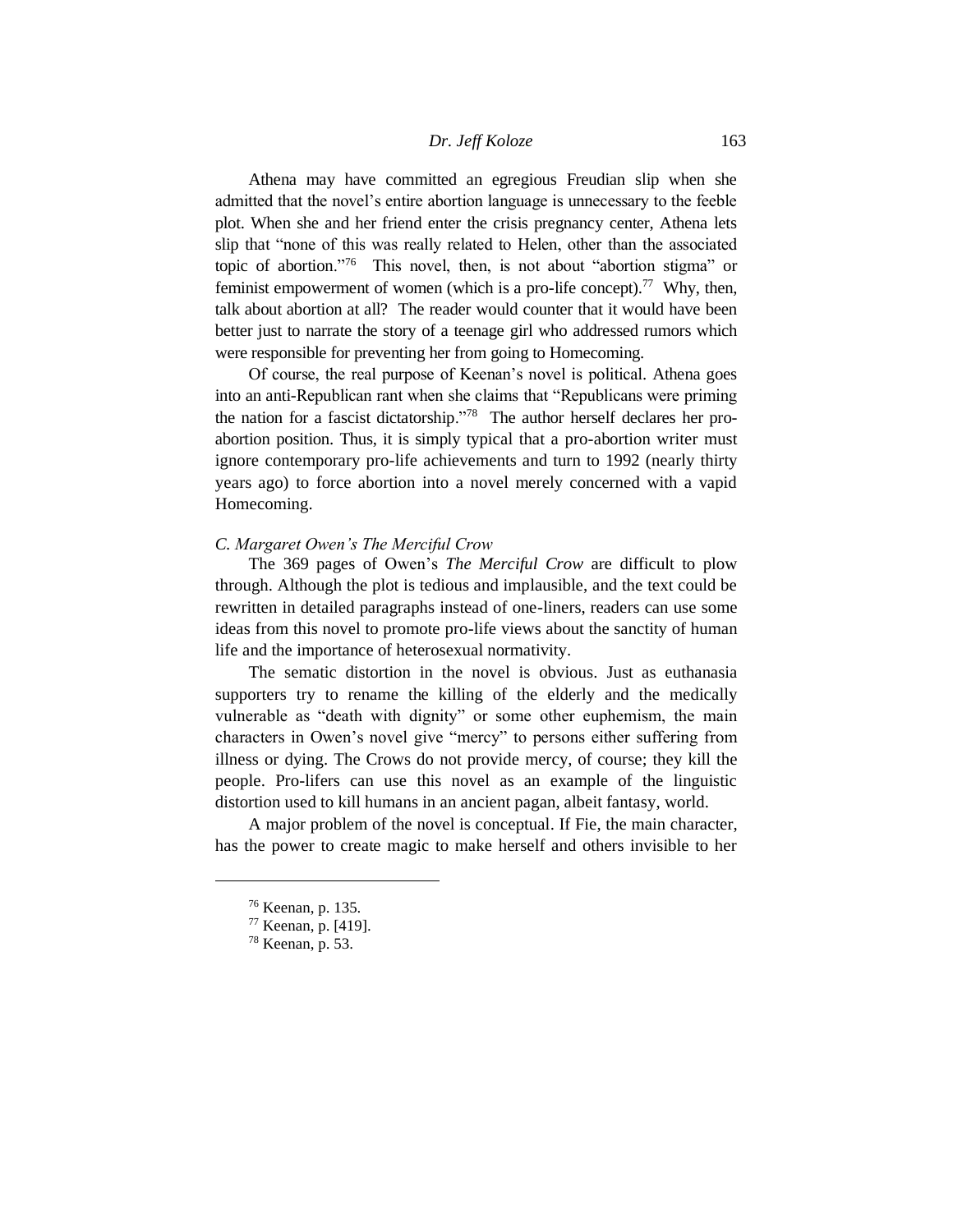enemies or to heal wounds obtained in battles, then why could she not use her magic skills to provide palliative care for or outright cure those who are terminally ill?

Moreover, Fie's knowledge of herbal sources used as either contraceptives or menstrual aids indicates that even the pagan world in which Fie lives has great knowledge of natural remedies.<sup>79</sup> Why, then, could her society not have discovered a natural palliative to relieve the pain of those in a terminal condition?

Furthermore, perhaps the reason why Fie is so belligerent and angry throughout the novel is that she is stuck in the caste of being a killer. Her character comports with the contemporary view that abortionists and euthanasia supporters are incredibly unhappy people.

On the lighter side, the sex scene between Fie and Tavin is comedy at its best, thunder and all.<sup>80</sup> Yes, it is supposed to be titillating and probably is for young adult readers; mature persons, of course, would read these pages and laugh.

Besides being humorous, this sex scene reinforces heterosexual normativity. Fie and Tavin are not moral exemplars; they are typical teens who think that sex is just an activity to generate pleasure instead of the expression of love between married persons. It is extremely interesting, therefore, to see how the ever-snotty Fie has softened under the influence of having sex with a male.<sup>81</sup> Similarly, heterosexual normativity transforms Tavin's idea about his purpose in life from a negative to a more positive one. 82

Whether promoting these pro-life ideas and heterosexual normativity was the author's purposes or not (the book jacket identifies Owen as someone who raises "money for social justice nonprofits"), pro-life readers can find much in the novel to show how humans who are in pain or afflicted with disease should not be killed. Rather, their pain should be alleviated and their illnesses cured.

<sup>79</sup> Owen, p. 171.

<sup>80</sup> Owen, pp. 241-3.

<sup>81</sup> Owen, p. 254.

<sup>82</sup> Owen, p. 243.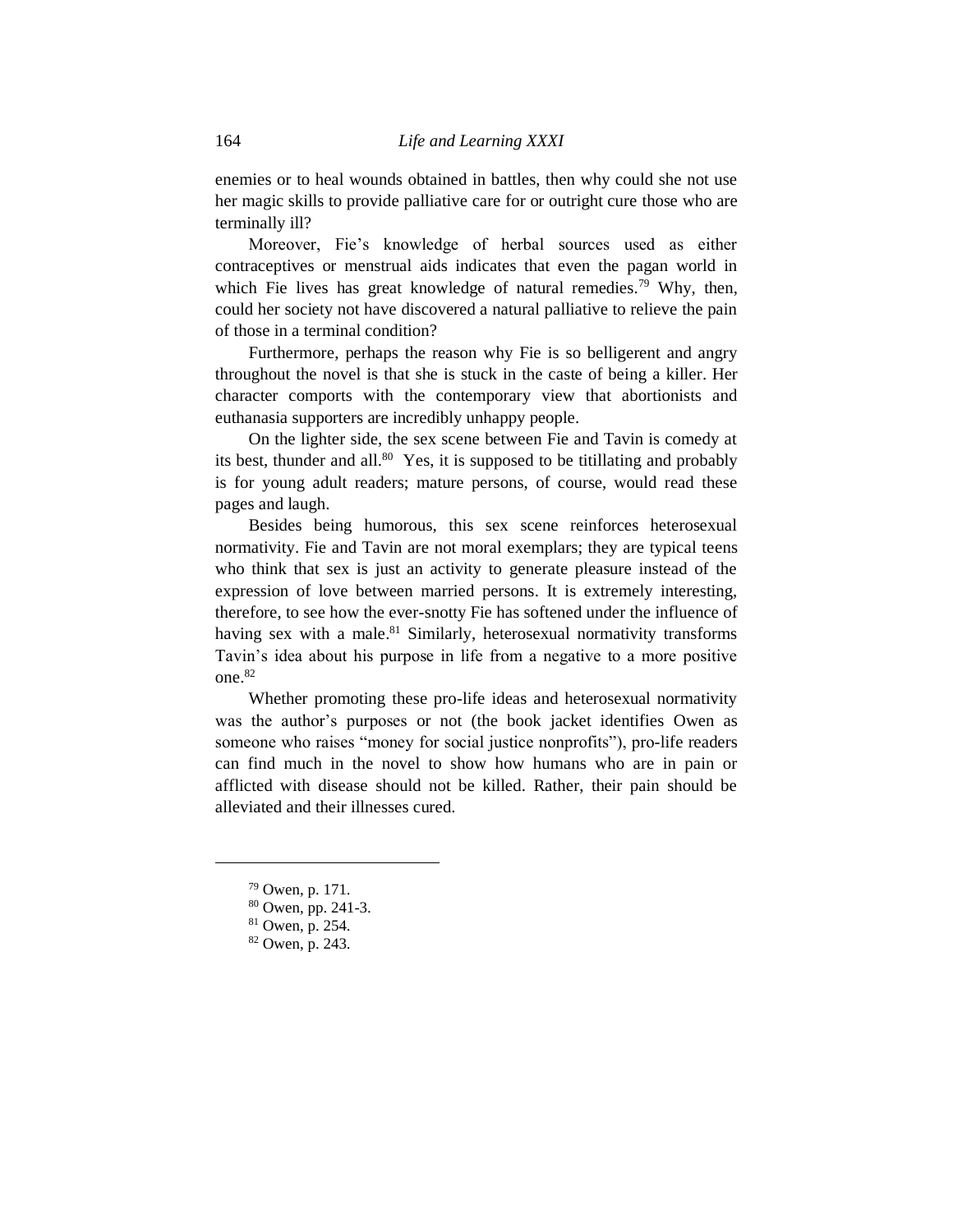## *D. Sharon Biggs Waller's Girls on the Verge*

If she reduced her 221-page *Girls on the Verge* teen abortion novel 90%, Waller would have matched Ernest Hemingway's famous abortion short story "Hills Like White Elephants." Unfortunately, the reduction would not have improved the work; it would still be tedious and trite.

Educated readers have read stories like this before, and the plot is getting tedious. Camille is a pregnant teen mother who wants to kill the unborn baby using abortifacients and corrals her friends into helping her buy the drugs. When the abortifacients fail to kill the child, she succeeds in having an office of the abortion business Planned Parenthood kill the unborn child. Not even the anti-male bias of the characters, or their angry feminism, or their "situation" (Camille lives in Texas, which has protective legislation to stop abortion as far as constitutionally permitted) changes the fact that this is just another teen abortion story.

Fortunately for the pro-life movement, however, Waller's novel shows how distortion of language is absolutely necessary to promote an anti-life narrative from an anti-life author. (Waller states that she is a volunteer for the abortion business Planned Parenthood.) $83$  The distortion of language is something pro-lifers can use as teachable moments to persuade mothers to reject abortion.

A significant stylistic feature is that the novel uses pauses and ellipses to show that even an anti-life author like Waller has her characters hesitate using the word "abortion" or any word referring to the unborn child, usually called a "fetus." Waller uses the technique of literary "stuttering" or "stammering" in several places. Camille's abortifacients would have her deliver the child: "I need to be near a toilet because…because."<sup>84</sup> Camille's friend Bea asks, "How big will it be? [...] "The...you know."<sup>85</sup> Bea's hesitancy in talking about the unborn child to be killed by abortifacients continues: "to cover the, uh, you know—"<sup>86</sup>

<sup>83</sup> Waller, p. [223].

<sup>84</sup> Waller, p. 78; ellipsis in original; the sentence ends with terminal punctuation after the repeated subordinating conjunction.

<sup>85</sup> Waller, p. 78; ellipsis in original.

<sup>86</sup> Waller, p. 197.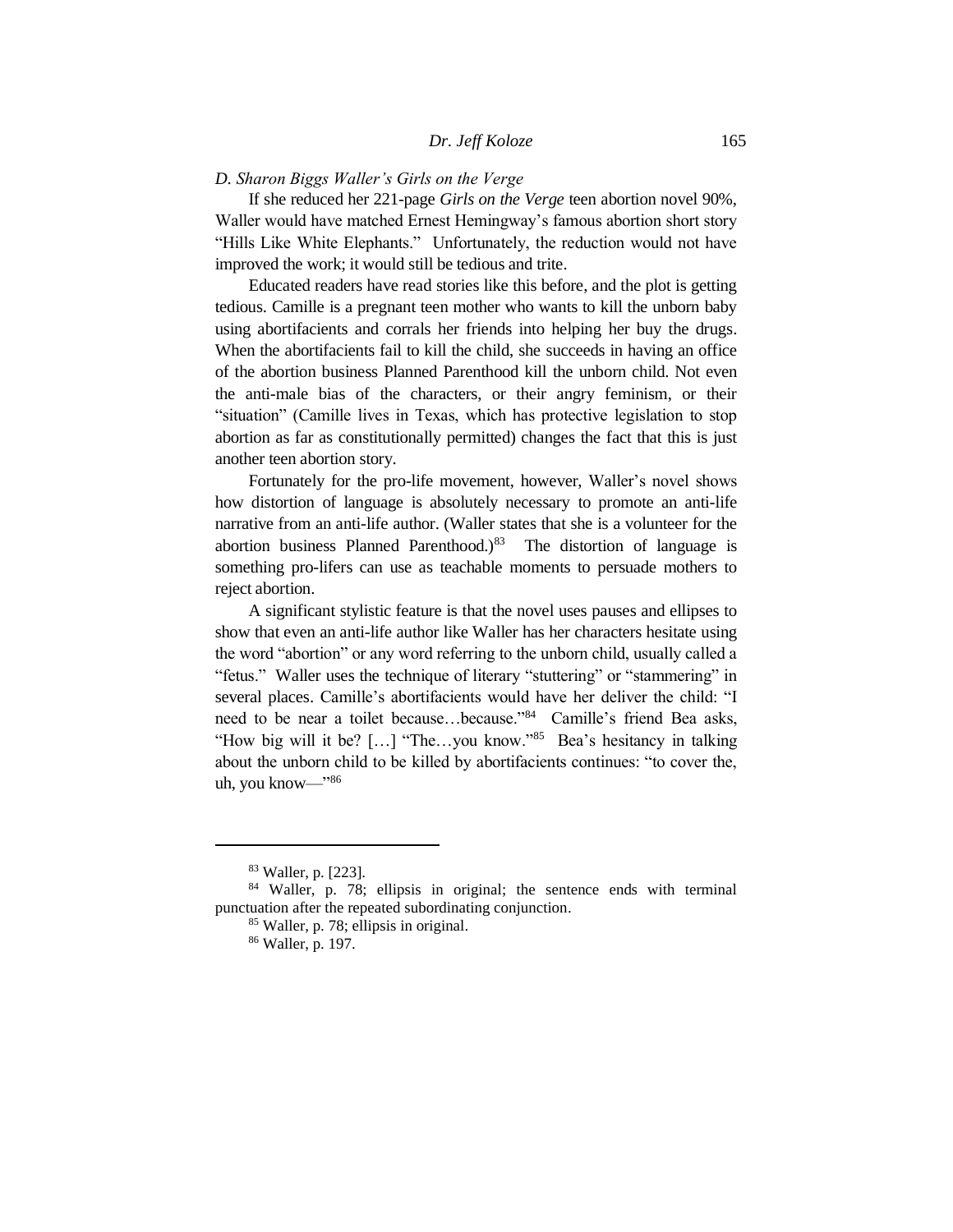An egregious linguistic slip occurs when Camille comments on a time "when you can feel the baby kick."<sup>87</sup> Was this deliberate, a Freudian slip, or an error on the part of the virulently pro-abortion author?

If the author's stated intention is to help mothers and young women boast about the abortion killings, then these characters have far to go to force themselves into thinking that the medical assault called abortion is a good thing. Moreover, the characters of this anti-life work must, of course, utter the standard canards of ignorance of bodily difference and that abortion is something which affects only the mother's body. For example, Camille's friend Annabelle (a stridently anti-male feminist who volunteers for the abortion business Planned Parenthood) utters her ignorance when she says, "It's none of my business what you do with your body."<sup>88</sup>

Even Camille, rabid teen anti-life feminist that she is, cannot escape postabortion syndrome (PAS), as is evident when she rhetorically asks, "How do you deal with awful things that happen? How do you forget them?"<sup>89</sup> It is obvious, then, that she will never "forget" the abortion killing which she arranges.

Pro-lifers who are more activist, such as protesters outside the offices of the abortion business Planned Parenthood, will be greatly encouraged by two statements in the "Author's Note" about the effectiveness of pro-life picketing. "Despite our best efforts to shield patients," Waller writes, "they can't help but notice the protesters."<sup>90</sup> Waller testifies to the effectiveness of pro-life protesters again when she writes that "the political anti-choice [pro-life] movement is strong. There are protesters at nearly every abortion clinic."<sup>91</sup>

While the novel can be read in several hours, it is still a feeble plot and may lead to the conclusion that it is not worth the time. Pro-life activists, however, can use it as further evidence that anti-life authors continue to use the same standard and tiresome literary strategies to dehumanize the unborn child. They can also be encouraged that their witnessing outside abortion

- <sup>87</sup> Waller, p. 178.
- <sup>88</sup> Waller, p. 105.
- <sup>89</sup> Waller, p. 199.
- <sup>90</sup> Waller, p. 224.
- <sup>91</sup> Waller, p. 225.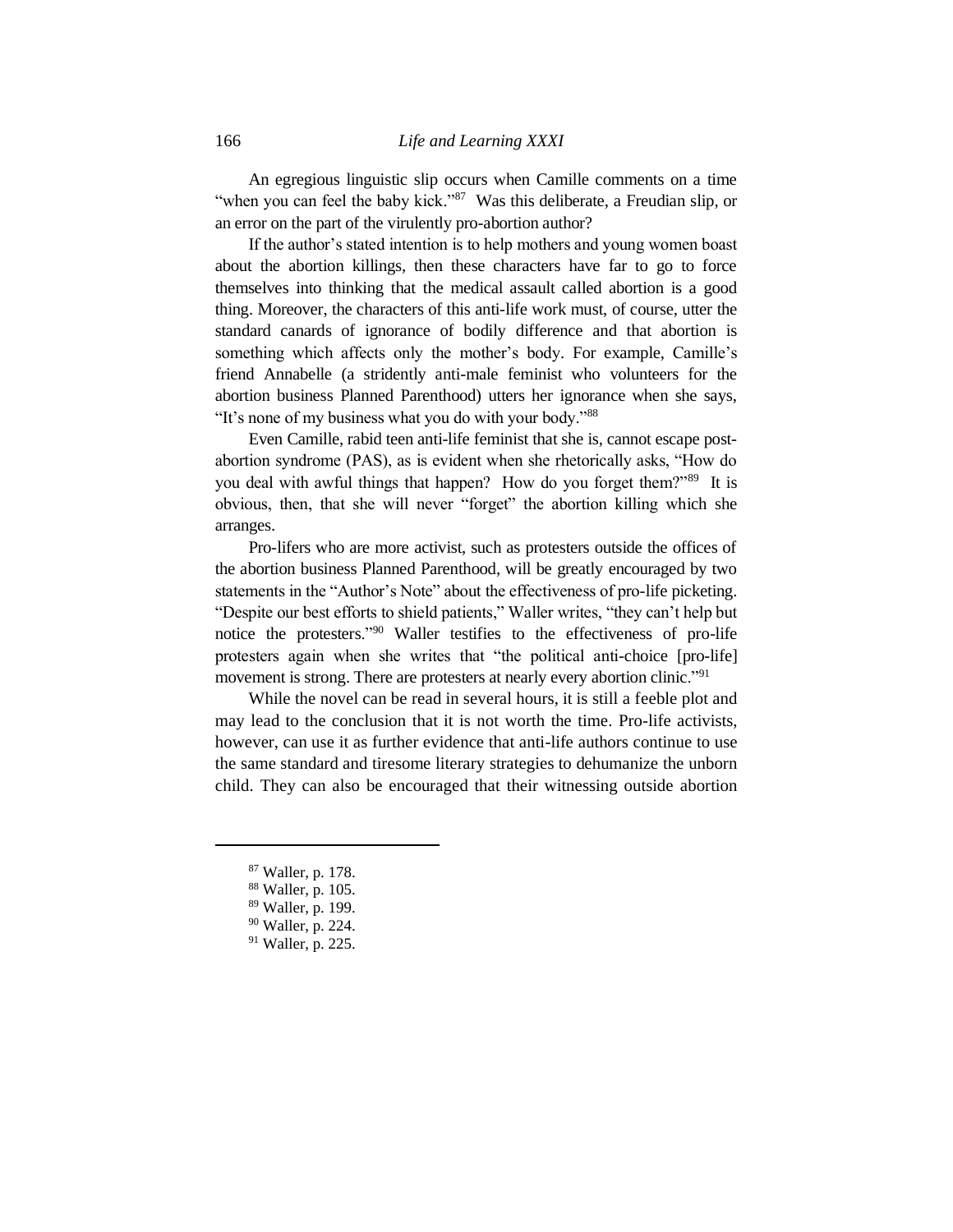clinics accomplishes the great effect of saving lives, both the mother's and the unborn child's.

## *E. Carrie Mesrobian's The Whitsun Daughters*

The masturbation scenes in Mesrobian's *The Whitsun Daughters* are titillating but not as remarkable as the euphemisms hiding the chemical abortion plot. Of course, the scenes which abuse male sexual power are meant for the sexually immature (teens or young adult readers). Serious readers (everybody else) can use Mesrobian's fiction as yet more evidence of the linguistic gymnastics, if not duplicity, which pro-abortion characters use to promote a practice which harms mothers, kills unborn children (whether surgically or, as in this case, chemically with abortifacients), and alienates fathers.

The euphemisms to refer to the killing practice called "abortion" are numerous. Daisy, a main character, expresses surprise that "the things required to unmake a pregnancy would be sold someplace as ordinary as Walmart."<sup>92</sup> "Unmake a pregnancy" is a novel euphemism containing not only one logical fallacy, being the question. (Exactly how was that pregnancy made in the first place and what or who was made in that pregnancy?) The phrase also contains a negation which should provoke the reader to ask, if a pregnancy can be unmade, then the pregnancy existed before being unmade, and, if it existed, then an unborn child existed in that pregnancy.

Daisy's claim that her aunt "knows someone who—" with the dash indicating that the sentence is unfinished is a literary technique other writers have used to hide the fact that characters are talking about, yet again, abortion.<sup>93</sup>

The chemical killing of Lilah's unborn child is discussed with the usual impersonal third-person pronouns and deceptive language. "It's starting", Poppy says, using "it" to refer to the abortion.<sup>94</sup> Poppy "explained […] that it would be slowly happening now, the lining shedding

<sup>92</sup> Mesrobian, p. 84.

<sup>93</sup> Mesrobian, p. 87.

 $94$  Mesrobian, p. 155.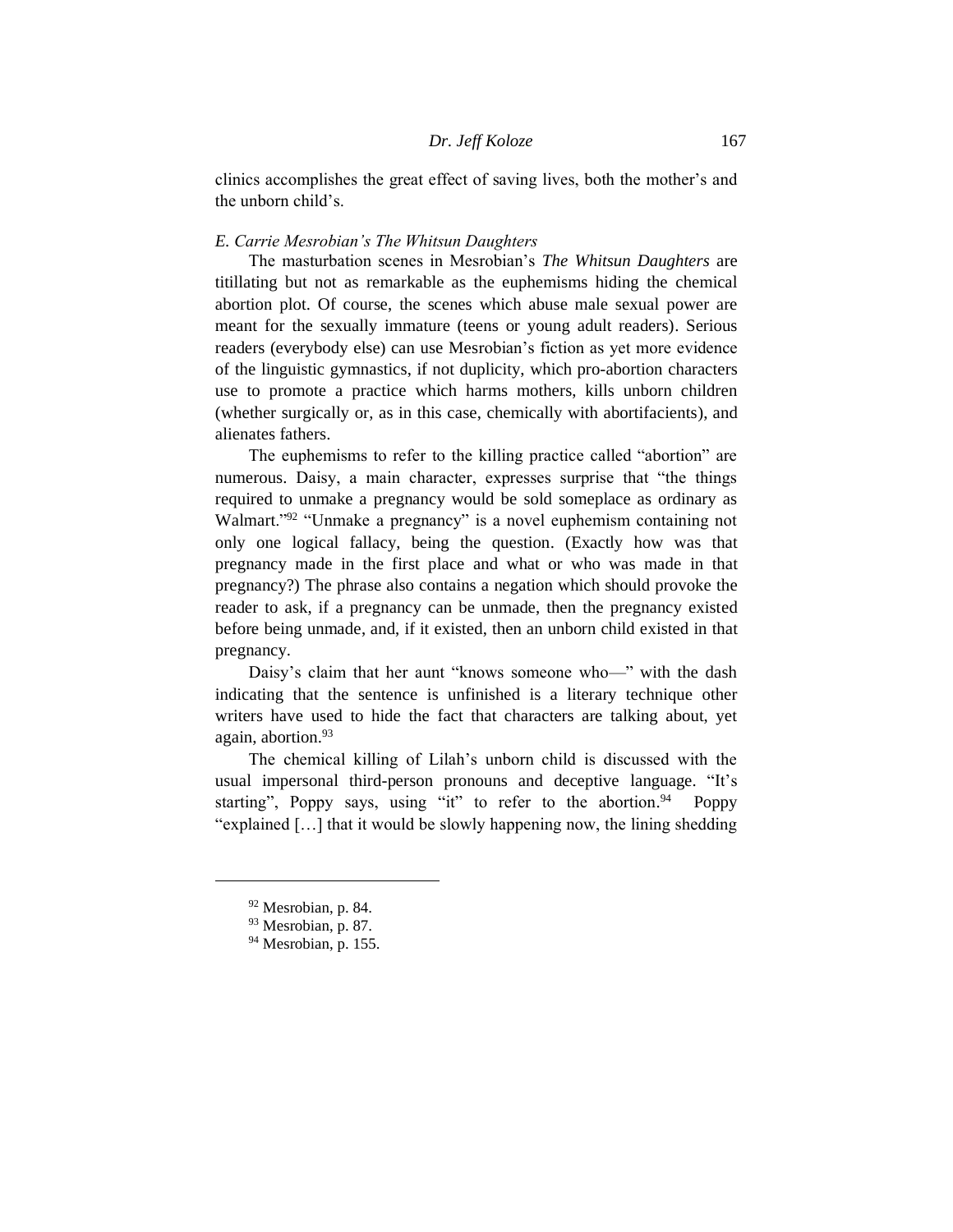in layers of blood and tissue."<sup>95</sup> "It", of course, refers to the abortion, and "the lining shedding" obscures the fact that it is not only "the lining" which is "shedding" but the unborn child him- or herself who is being killed by "shedding" along with the "lining" and "tissue."

Daisy's boyfriend Hugh asks if her sister is "not-pregnant."<sup>96</sup> The narrator records Daisy's reactions that "whatever lived inside in Lilah began its descent."<sup>97</sup> Translation: the dead body of the unborn child, now separated from his or her warm and life-giving uterus and therefore dead, is being passed out of that uterus, thanks to an abortifacient drug which his or her aunt gave to his or her mother.

One character's Freudian slip—"to get rid of the baby"—is quickly covered by deceptive abortion language a page later when Lilah talks about what some mothers did to "expel the contents of the uterus."98

Just like other abortion novels, whether written for teens or adults, post-abortion syndrome is obvious even here, in a novel whose characters clearly do not advance pro-life ideas and are hostile to religious persons who are pro-life. Typical of mothers who have aborted, Lilah seems happy after her abortion, but Jane's last reminiscence, which closes the novel, suggests that Lilah suffers from post-abortion syndrome: "She thinks of the babe she did not have; she ponders names late at night in bed, her eyes on the once-fractured seam in the celling. When I watch her, I find myself remembering what I cannot reclaim. It is the closest I can come to human pain now."*<sup>99</sup>* This is not literary evidence of abortion which is supposed to make a woman happy. It is, obviously, literary evidence of post-abortion syndrome.

Overall, Mesrobian's work could suggest a fascinating paper for a prolife student to write about the dishonest language which abortion-minded characters and authors use to dehumanize the unborn child, to suppress evidence of post-abortion syndrome, and to ignore the role of the father.

<sup>95</sup> Mesrobian, p. 157.

<sup>96</sup> Mesrobian, p. 160.

<sup>97</sup> Mesrobian, p. 162.

<sup>98</sup> Mesrobian, p. 174, p. 175.

<sup>99</sup> Mesrobian, p. 197, p. 208.